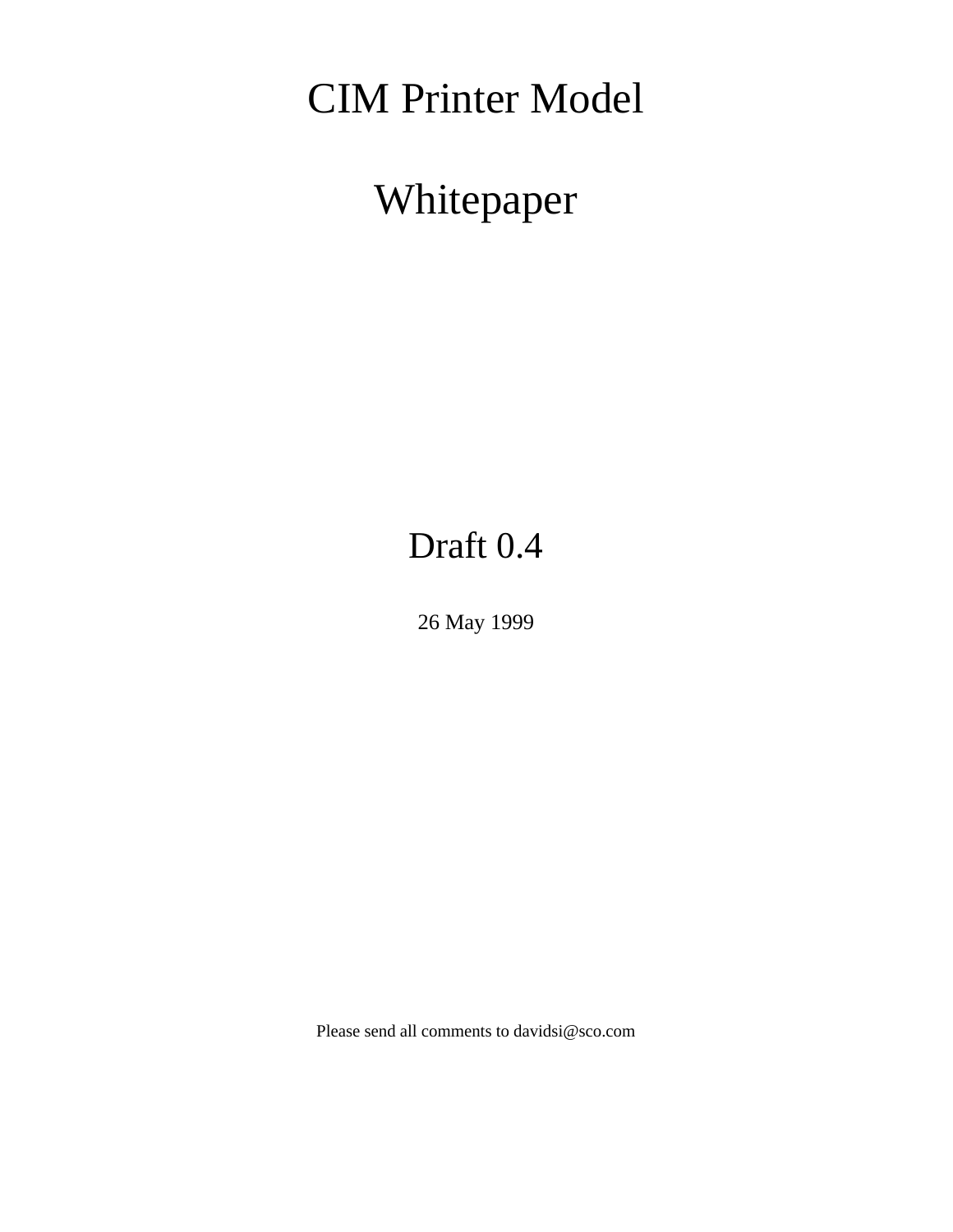| 1.1<br>1.2 |                                                                                                                                                                                                                                                                                                                                                                                             |  |
|------------|---------------------------------------------------------------------------------------------------------------------------------------------------------------------------------------------------------------------------------------------------------------------------------------------------------------------------------------------------------------------------------------------|--|
|            |                                                                                                                                                                                                                                                                                                                                                                                             |  |
|            |                                                                                                                                                                                                                                                                                                                                                                                             |  |
| 2.1        |                                                                                                                                                                                                                                                                                                                                                                                             |  |
| 2.2        |                                                                                                                                                                                                                                                                                                                                                                                             |  |
| 2.2.1      |                                                                                                                                                                                                                                                                                                                                                                                             |  |
| 2.3        |                                                                                                                                                                                                                                                                                                                                                                                             |  |
| 2.3.1      |                                                                                                                                                                                                                                                                                                                                                                                             |  |
| 2.4        |                                                                                                                                                                                                                                                                                                                                                                                             |  |
| 2.5        |                                                                                                                                                                                                                                                                                                                                                                                             |  |
|            |                                                                                                                                                                                                                                                                                                                                                                                             |  |
| 3.1        |                                                                                                                                                                                                                                                                                                                                                                                             |  |
| 3.2        |                                                                                                                                                                                                                                                                                                                                                                                             |  |
| 3.3        |                                                                                                                                                                                                                                                                                                                                                                                             |  |
| 3.4        |                                                                                                                                                                                                                                                                                                                                                                                             |  |
| 3.5        | $\label{eq:11} \textbf{OWNINGPRINTQUEUE} \textbf{} \textbf{} \textbf{} \textbf{} \textbf{} \textbf{} \textbf{} \textbf{} \textbf{} \textbf{} \textbf{} \textbf{} \textbf{} \textbf{} \textbf{} \textbf{} \textbf{} \textbf{} \textbf{} \textbf{} \textbf{} \textbf{} \textbf{} \textbf{} \textbf{} \textbf{} \textbf{} \textbf{} \textbf{} \textbf{} \textbf{} \textbf{} \textbf{} \textbf$ |  |
| 3.6        |                                                                                                                                                                                                                                                                                                                                                                                             |  |
| 3.7        |                                                                                                                                                                                                                                                                                                                                                                                             |  |
|            |                                                                                                                                                                                                                                                                                                                                                                                             |  |
| 4.1        |                                                                                                                                                                                                                                                                                                                                                                                             |  |
| 4.2        |                                                                                                                                                                                                                                                                                                                                                                                             |  |
| 4.3        |                                                                                                                                                                                                                                                                                                                                                                                             |  |
| 4.4        |                                                                                                                                                                                                                                                                                                                                                                                             |  |
|            |                                                                                                                                                                                                                                                                                                                                                                                             |  |
| 5.1        |                                                                                                                                                                                                                                                                                                                                                                                             |  |
| 5.2        |                                                                                                                                                                                                                                                                                                                                                                                             |  |
| 5.3        |                                                                                                                                                                                                                                                                                                                                                                                             |  |
| 5.4        |                                                                                                                                                                                                                                                                                                                                                                                             |  |
|            |                                                                                                                                                                                                                                                                                                                                                                                             |  |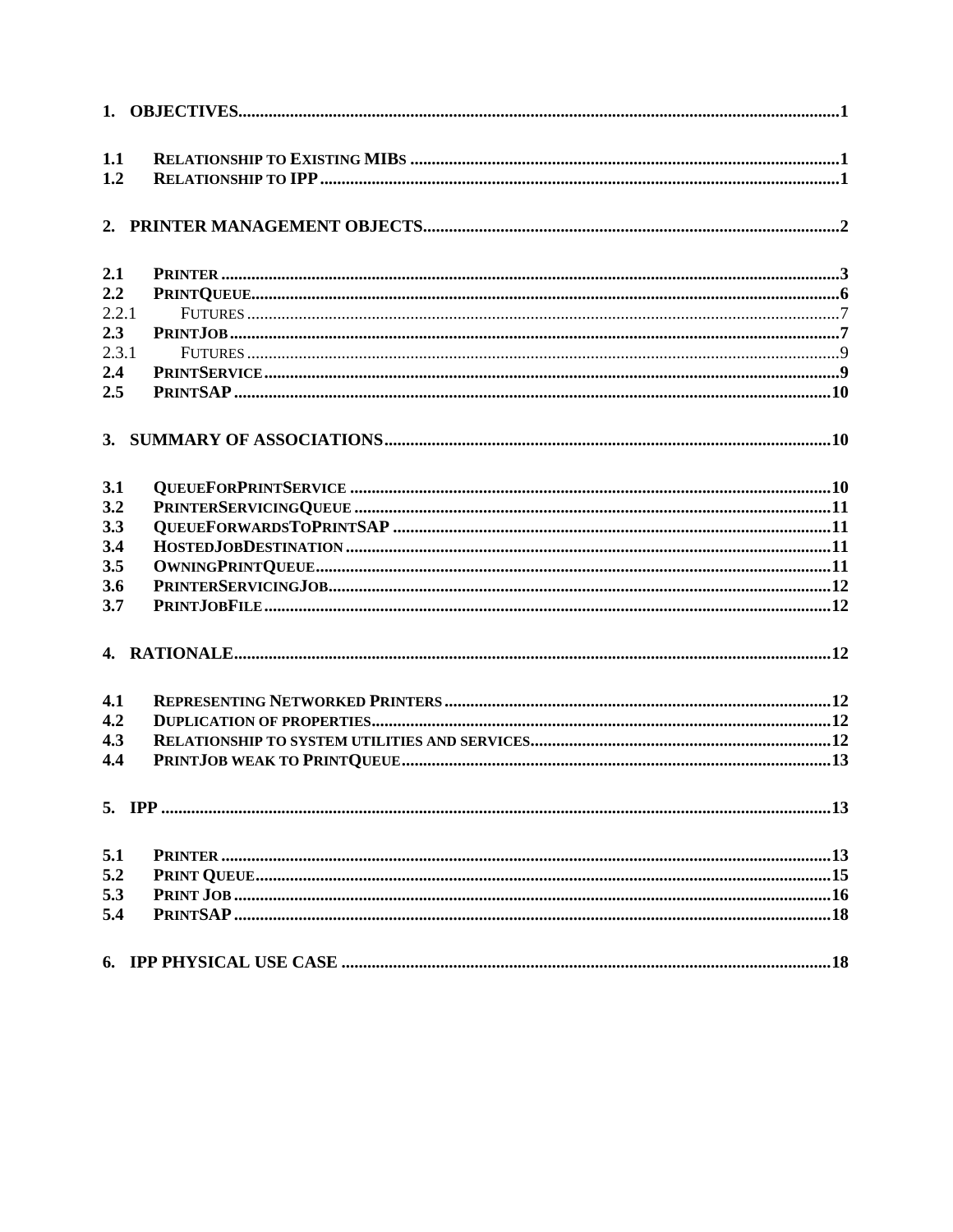# **1. Objectives**

The high level objective of providing a printer model within CIM is to show how a printer, its jobs and any controlling systems fit into the managed environment. The logical model shows how the printer is, or could be, configured and how the print capabilities it provides may be accessed. The model does not take over the printing functionality or the protocols that are necessary to access a printer, but rather describes how such mechanisms can be managed.

CIM V2.1 already includes a Printer object (CIM\_Printer) so the new CIM 2.2 printer object (and other related objects) discussed in this paper build on this existing definition. In particular it was a requirement for this extension, that there was complete backwards compatibility with the existing printer based definitions. In some cases, this existing representation was different to the approach taken by alternative models, such as that used by IPP, and in such cases the need to maintain backwards compatibility has taken priority.

The intent of the model is that it is applicable to any possible real-world realisation of a printer and its supporting software such as drivers, spoolers etc. Where necessary, the model assumes a generic approach so that if necessary a vendor can derive new classes that provide behaviours that are specific to their products.

## *1.1 Relationship to Existing MIBs*

Several MIBs have been defined to provide a standard means of instrumenting printers, their jobs and the various printing options. These include:

Printmib-mib-info (draft-ietf-printmib-finishing-08.txt) Printmib-job-monitor (draft-ietf-printmib-job-monitor-07.txt) Printmib-finishing (draft-ietf-print-mib-info-04.txt)

Data from these MIBs can be mapped into the CIM hierarchy. Their mapping is indicated using the MappingStrings qualifier on a property.

## *1.2 Relationship to IPP*

Internet Printing Protocol (IPP) provides a large range of attributes spread across several objects:

- Printer
- Jobs
- Job Template

When compared to the CIM representation it can be seen that the IPP printer representation encompasses not just the printer device (e.g. a mechanism which renders onto media) but also the logic that manages jobs waiting to use that device and the interpretation of the requests embedded in a job. Although this contrasts with the relatively simple definition of a Printer that CIM uses, it is entirely consistent with the overall CIM printer model. The CIM model chooses to break out the functionality that IPP represents in a printer into Printer, PrintQueue, PrintService and PrintSAP objects. Print jobs are addressed via subclassing of the CIM\_Job object.

As a result of the additional objects that are present in the CIM model, mappings between the IPP representation and the CIM representation may require traversal of one or more associations in the CIM version to locate the right object with the appropriate attribute. In general the mapping is 1-to-1 between IPP and CIM. There are some situations where the mapping may be more complex and is potentially 1-to-n. These scenarios occur with the IPP attributes such as printer-name where several CIM objects have a name property that could be used in its place. For attributes such as this, some additional semantic interpretation of the IPP property is necessary, for example printer-name could be interpreted as the name of a queue exported by a controlling system as that is the point of contact for a user wishing to print a job. Although this requires additional effort when instantiating a CIM representation of IPP information, the models are compatible and relevant mappings can be established.

All references to IPP in this document are based upon RFC 2566 ("Internet Printing Protocol/1.0: Model and Semantics" April 1999).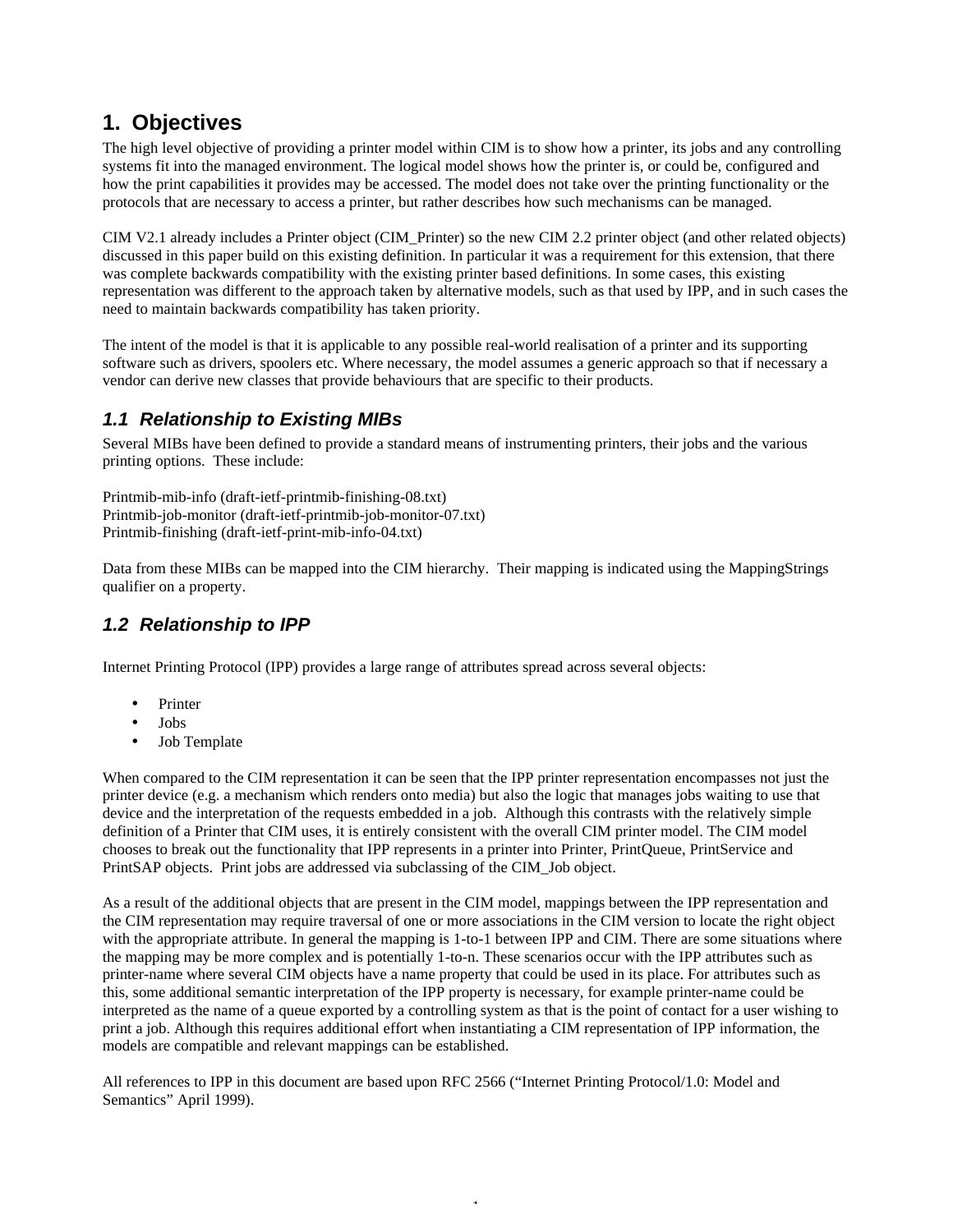# **2. Printer Management Objects**

Any model for the management of a printer and its related infrastructure must take into account the different types of printing topologies that might be deployed within an enterprise. The simplest scenario consists of a printer that is directly attached to a computer system that is not networked, only supports a single user at a time and is not running any spooling software. Adding a print spooler may provide additional management capabilities for a print job such as job prioritization. More complex scenarios arise when systems are networked together. In such cases each client may be able to manage print jobs as well as the networked entity that is controlling the print mechanism. In other deployments the printer may be a "black box" where it simply provides an IP address to which clients can send jobs that are to be output, or the printer may be another instance of a generic computer system with a directly attached printer.

The model is a logical representation for printing. It is not intended to cover the physical aspects of a printer such as the form factor for any of the printer components, asset information and power information. The physical model within CIM already provides the necessary objects and associations that allow this type of information to specified within the CIM namespace and the relevant physical entities to be associated with the logical functionality that they provide. An example physical use case is discussed in this document in section 6. Figure 1 illustrates the main objects in the printer model.



Figure 1. High level overview of the printer related objects and associations.

The key objects that the printer model provides are:

Printer

The printer takes print jobs and renders them onto physical media such as paper. The areas of management interest consist of the current state of the printer (e.g. accepting jobs and possible error state), the paper sizes and types available, the page description languages (PDLs) it uses and other capabilities such as duplex printing and stapling.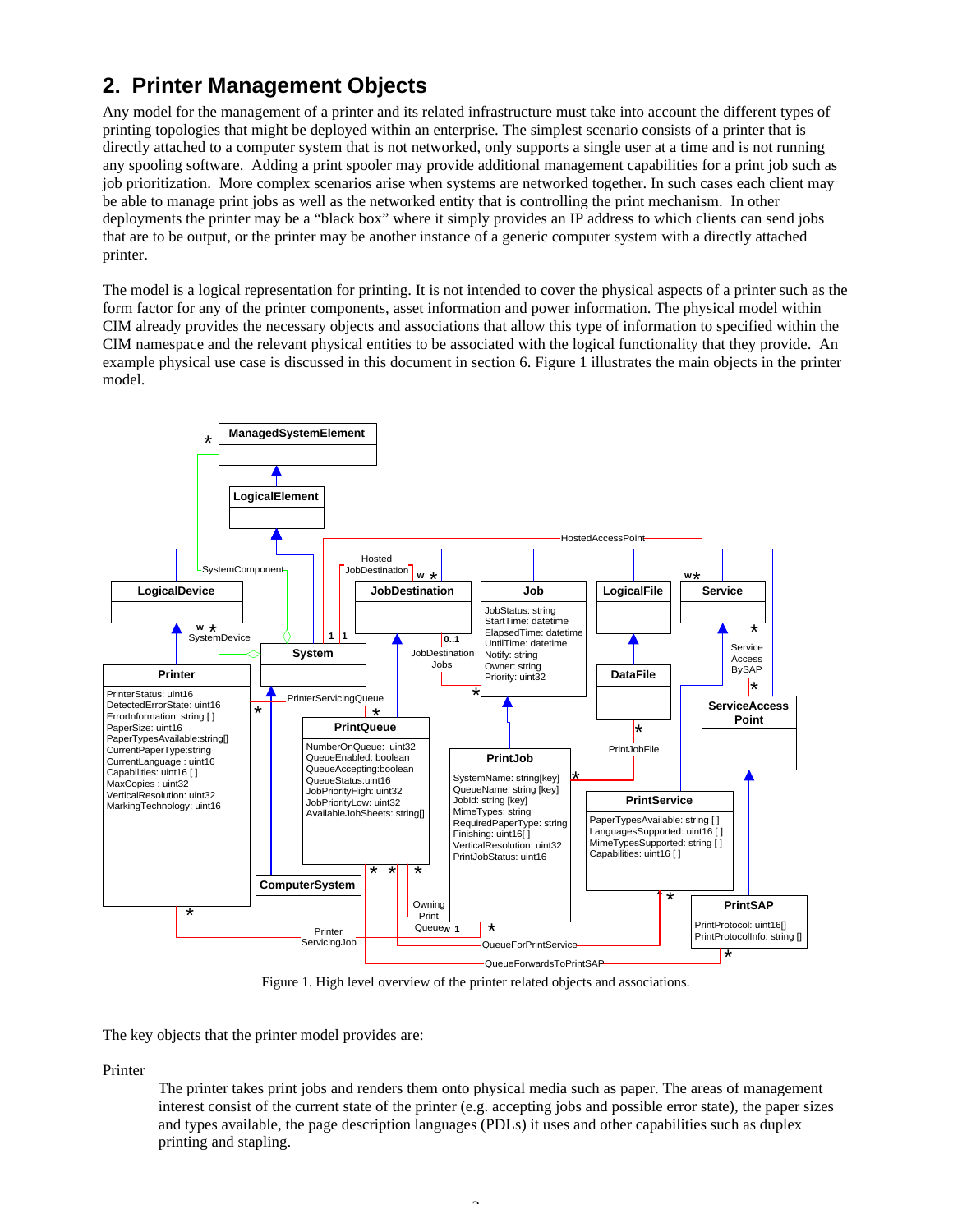#### PrintQueue

The print queue is used to contain and marshal print jobs. A print queue may be a very sophisticated entity that allows/enables job prioritization and job transformation or it might be very simple with no real manageable properties. The simplest type of print queue might be the FIFO functionality that is provided by a device driver that simply outputs a byte stream to a parallel or serial device.

## PrintJob

In general terms a print job is a byte stream that represents the image to be rendered and the meta information that describes how it should be managed by the print subsystem and the characteristics/requirements of the job. In the CIM model the print job object only describes the meta information that relates to the job, with the byte stream being optionally represented as a file that is associated with the PrintJob object.

#### PrintService

The print service provides the functionality that manages print requests and the printer. It could be viewed as the system process or daemon that provides printing capabilities and any related binaries that are executed to obtain print service.

## PrintSAP

The print service access point describes how the print service is accessed for example it describes the printing protocols that may be supported by the underlying print service.

In addition to these objects, other objects may play a key role in defining the management of a printer and its controlling software:

#### System and ComputerSystem

These objects can be used to show how the Printer is related to a system and identify the host for the print services. In some cases the ComputerSystem may be a "general purpose" computer that is also acting as a host for a printer that is either directly attached or reached via the network. In other cases the ComputerSystem may represent the additional manageable characteristics of a stand-alone printer, e.g in the case of a stand-alone printer that is network enabled and can field requests from any other entity on the network.

## DataFile

Used to represent the information that will be sent to the printer.

The relationship between the objects is summarized in figure 1.

The remaining portion of this section discusses the printer specific objects in more detail.

## *2.1 Printer*

The Printer object defines the following attributes.

```
PrinterStatus: uint16
```
Describes the current state of a printer. The suggested interpretation of the status is:

| Other            | Compatibility use only                                                   |  |  |
|------------------|--------------------------------------------------------------------------|--|--|
| Unknown          | The state of the printer cannot be determined                            |  |  |
| Idle             | Waiting for a print job                                                  |  |  |
| Printing         | Printing a print job                                                     |  |  |
| Warmup           | Warming up. May transition to Idle, Printing or Stopped Printing.        |  |  |
| Stopped Printing | The printer has stopped either in the middle of a Job or there are       |  |  |
|                  | other jobs outstanding that cannot be processed because of an error etc. |  |  |
| Offline          | The printer has been taken off-line and when put back on-line may be     |  |  |
|                  | either in the "Stopped Printing", "Idle" or "Printing States".           |  |  |

DetectedErrorState : uint16

Indicates the current error condition for the printer. Values include "No Error", "Low Paper" etc.

The use of "Offline" as defined in CIM2.1 is DEPRECATED by this revision. Instances that wish to represent an off-line printer are recommended to set PrinterStatus to "Offline" and provide any additional information in DetectedErrorState.

ErrorInformation : string []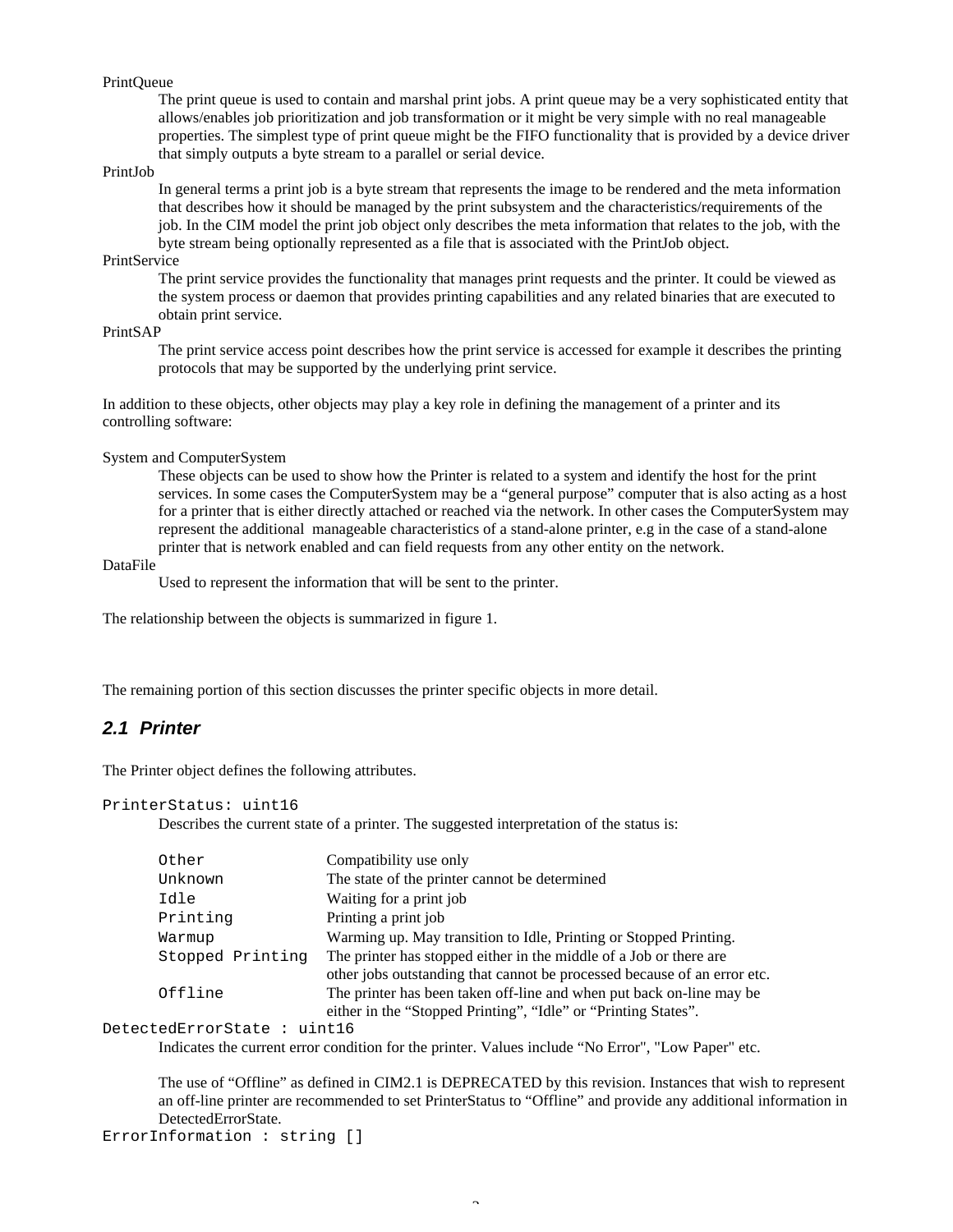This may be used to provide additional error information.

PaperSizesSupported : uint16[]

CIM 2.1 defines this as an integer array indicating the types of paper that can be physically supported by the printer. Values include "Letter", "Legal", "NA-10x13-Envelope", "NA-9x12-Envelope", etc. For CIM 2.2 an additional property PaperTypesAvailable has been added to express the paper types that are available to a user of the printer.

PaperTypesAvailable: string []

This provides descriptions of the paper sizes and colors that are available. The strings should be formed as specified by DPA (ISO19175) and the Printer MIB (RFC 1539). Typically the strings listed for this property indicate the attributes of the paper that have been currently loaded into the printer. However in the case of some implementations there may be paper sizes/colors listed that require manual intervention (e.g. the print service may issue a request to an administrator to change paper as part of processing a request).

#### DefaultPaperType: string

This specifies the paper size and color that will be used by the printer if a PrintJob does not otherwise specify a requirement. The string should be formed as specified by DPA (ISO19175) and the Printer MIB (RFC 1539).

CurrentPaperType: string

This specifies the paper size and color that is currently being used by the printer. The string should be formed as specified by DPA (ISO19175) and the Printer MIB (RFC 1539).

#### LanguagesSupported : uint16[]

An array indicating the print languages natively supported. For example "PCL", "HPGL", "PJL", "PS" etc.

An addition to the model from CIM 2.1 is to include a new value "Mime". If this is set then the MimeTypesSupported property should describe which mime types the printer will support. Both mime and regular PDLs may be specified.

```
MimeTypesSupported: string []
```
This is a new addition since CIM 2.1. It allows mime types to be specified that the printer can interpret. If values are set in this property "Mime" should be set in LanguagesSupported.

## CurrentLanguage : uint16

Specifies the PDL that the printer is currently using to interpret the active print job or if no print job is being processed the current state of the printer for the next job. If the printer will use mime information then this should be set to "Mime" and the appropriate mime types set in CurrentMimeType.

#### CurrentMimeType: string

The mime type of the job currently being processed if LanguageSetting is set to "Mime"

DefaultLanguage : uint16

Specifies the PDL that will be used to interpret a new print job if no other PDL is specified. If the printer will use mime information then this should be set to "Mime" and the appropriate mime types set in DefaultMimeType.

```
DefaultMimeType: string
```
The default mime type that the printer will use for interpreting a printjob if DefaultLanguage is set to "Mime". JobCountSinceLastReset: uint32

The number of printer jobs processed since last reset. These jobs may be "processed from one or more PrintQueue queues.

TimeOfLastReset: datetime

The time of last reset of the Printer Device. For a printer that is directly attached to a ComputerSystem, e.g. via a serial connection, this could be the time at which that system was last booted.

#### Capabilities: uint16[]

This specifies how the document should be finished and the requirements it has on the printer. The values it provides map onto the Capabilities provided by a printer. For CIM 2.1 these were defined as:

```
{"Unknown", "Other", "Color Printing",
            "Duplex Printing", "Copies", "Collation", "Stapling",
            "Transparency Printing"},
```
"Copies" may be specified in Capabilities but an instance of a Printer that supports multiple copies being created on the output device should set the MaxCopies and DefaultCopies properties appropriately.

The following additional Capabilties have been added beyond those present in CIM 2.1: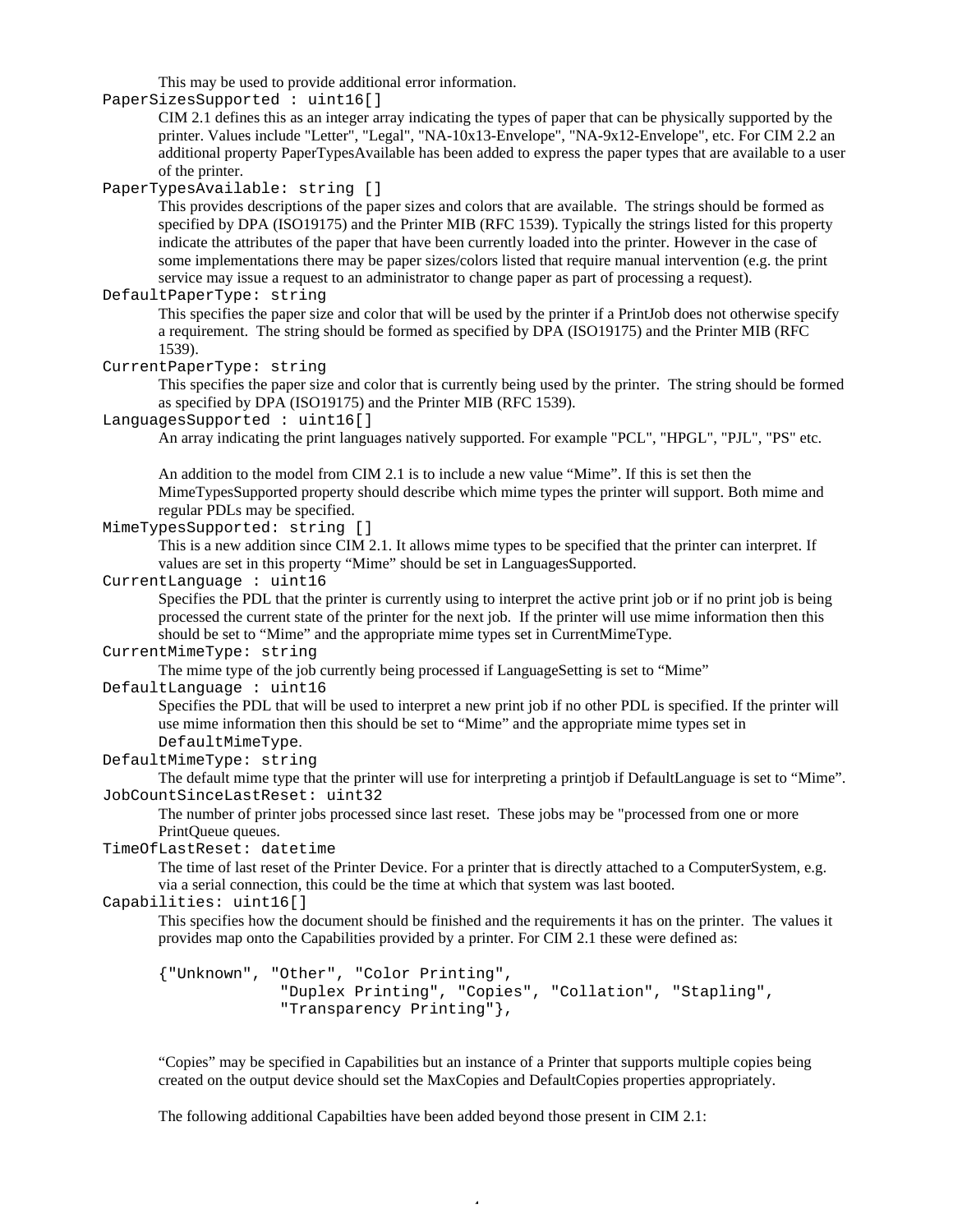| Punch                |                                                             | Finish by punching holes                                                                                                                                                                                                                                                             |
|----------------------|-------------------------------------------------------------|--------------------------------------------------------------------------------------------------------------------------------------------------------------------------------------------------------------------------------------------------------------------------------------|
| Cover                |                                                             | Finish with covers                                                                                                                                                                                                                                                                   |
| Bind                 |                                                             | Bind                                                                                                                                                                                                                                                                                 |
|                      | BlackWhite Printing                                         | Used to indicate that a color printer has an alternative mechanism<br>for printing black and white.                                                                                                                                                                                  |
| OneSided             |                                                             | Duplex settings (The CIM 2,1 "Duplex" is equivalent to ipp "two sided")                                                                                                                                                                                                              |
|                      | TwoSidedLongEdge                                            |                                                                                                                                                                                                                                                                                      |
|                      | TwoSidedShortEdge                                           |                                                                                                                                                                                                                                                                                      |
| Portrait             |                                                             | Page orientations                                                                                                                                                                                                                                                                    |
| Landscape            | Reverse Portrait                                            |                                                                                                                                                                                                                                                                                      |
|                      | Reverse Landscape                                           |                                                                                                                                                                                                                                                                                      |
|                      | Quality High                                                | High quality printing                                                                                                                                                                                                                                                                |
|                      | Quality Normal                                              | Normal quality printing                                                                                                                                                                                                                                                              |
|                      | Quality Low                                                 | Low quality output                                                                                                                                                                                                                                                                   |
|                      | DefaultCapabilities: uint16[]                               |                                                                                                                                                                                                                                                                                      |
|                      |                                                             | Describes the capabilities of the printer that will be applied to a job if that job does not specify otherwise.                                                                                                                                                                      |
|                      | CurrentCapabilities: uint16[]                               | Describes the capabilities of the printer which are currently being used.                                                                                                                                                                                                            |
|                      | CapabilityDescriptions: string []                           |                                                                                                                                                                                                                                                                                      |
|                      |                                                             | An array of strings providing more detailed explanations for any of the Printer features indicated in the                                                                                                                                                                            |
|                      |                                                             | Capabilities array. Each entry of this array is related to the entry in the Capabilities array that is located at the                                                                                                                                                                |
| same index.          |                                                             |                                                                                                                                                                                                                                                                                      |
| MaxCopies : uint32   |                                                             |                                                                                                                                                                                                                                                                                      |
|                      |                                                             | The maximum number of copies that the printer can provide for a single PrintJob.                                                                                                                                                                                                     |
|                      | DefaultCopies : uint32                                      |                                                                                                                                                                                                                                                                                      |
|                      |                                                             | The number of copies that the printer will produce for a single PrintJob if no explicit request is made for a                                                                                                                                                                        |
|                      | number of copies.                                           |                                                                                                                                                                                                                                                                                      |
| MaxNumberUp : uint32 |                                                             |                                                                                                                                                                                                                                                                                      |
|                      | DefaultNumberUp : uint32                                    | The maximum number of print-stream pages that the printer can render on a single side of medium.                                                                                                                                                                                     |
|                      | specifies a different value.                                | The number of print-stream pages that the printer will render on a single side of medium unless the print job                                                                                                                                                                        |
|                      | HorizontalResolution: uint32                                |                                                                                                                                                                                                                                                                                      |
|                      | The Printer's horizontal resolution in Pixels per Inch      |                                                                                                                                                                                                                                                                                      |
|                      | VerticalResolution: uint32                                  |                                                                                                                                                                                                                                                                                      |
|                      | The Printer's vertical resolution in Pixels per Inch        |                                                                                                                                                                                                                                                                                      |
|                      | CharSetsSupported : string []                               |                                                                                                                                                                                                                                                                                      |
|                      |                                                             | Identifies the available character sets for management text used by the printer. Strings specified in this<br>property should conform to the semantics and syntax specified by RFC 2046 and contained in the IANA<br>character-set Registry. Examples include "utf-8", "iso-8859-1". |
|                      | CurrentCharSet : uint16                                     |                                                                                                                                                                                                                                                                                      |
|                      | the CharSetsSupported property.                             | The current character set being used by the printer. This value provides an index into the array specified for                                                                                                                                                                       |
|                      | NaturalLanguageSupported: string []                         |                                                                                                                                                                                                                                                                                      |
|                      |                                                             | Identifies the available languages for textual strings used in the management of the printer. The values for<br>strings contained in these strings are specified by RFC 1766. Examples include "en" for English and "de" for                                                         |
| German.              |                                                             |                                                                                                                                                                                                                                                                                      |
|                      | CurrentNaturalLanguage : uint16                             |                                                                                                                                                                                                                                                                                      |
|                      | MaxSizeSupported: uint32                                    | Identifies the language for any textual strings used in the management of the printer.                                                                                                                                                                                               |
|                      | AvailableJobSheets : string[]                               | The largest byte stream (expressed as Kbytes) that this printer will accept as a single job.                                                                                                                                                                                         |
|                      | Describes the job sheets that are supported by the printer. |                                                                                                                                                                                                                                                                                      |
|                      | MarkingTechnology: uint16                                   |                                                                                                                                                                                                                                                                                      |
|                      |                                                             | Specifies the type of mechanism use to render on to the media (e.g. laser, dot matrix, inkjet, e.t.c).                                                                                                                                                                               |
|                      |                                                             |                                                                                                                                                                                                                                                                                      |

 $\overline{a}$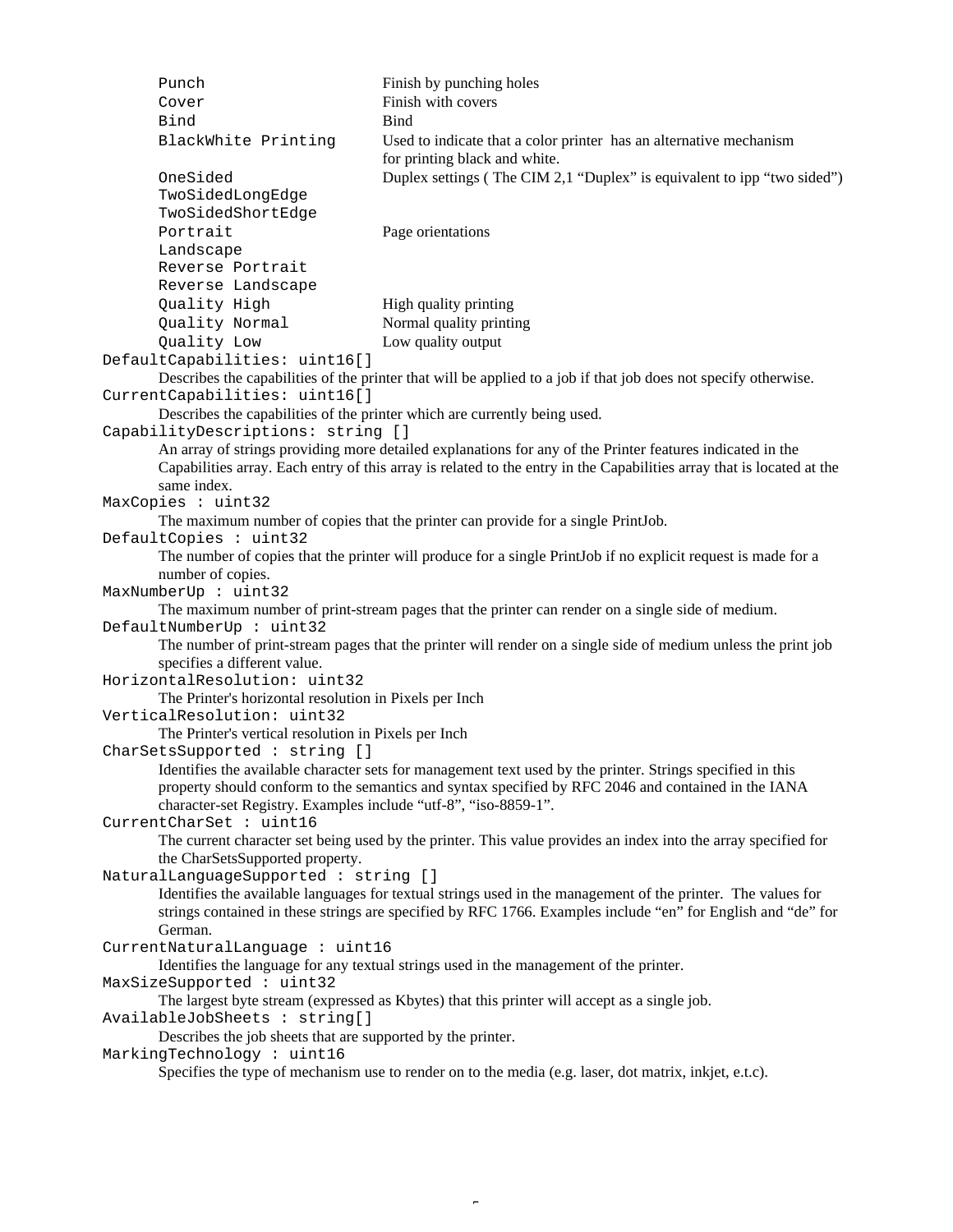## *2.2 PrintQueue*

PrintQueue is derived from JobDestination and as such it is used to refer to a queue that may contain zero or more jobs. A print job that is on a queue may be in one of a number of states:

- "Pending" Waiting for a destination printer to become available
- "Printing" Having reached the head of the queue, the print job is being printed or is being transferred to another PrintService which will manage it from this point on.
- "Complete" The print job has been processed by this queue (e.g. it has either been printed out, passed to another print service or passed to another queue within the current print service). No further processing of the job will occur.

In many cases PrintJobs that have been completed may not remain as instantiated objects that are scoped by the print queue. However there are situations when implementers may choose to model this information:

- 1. Auditing purposes. The completed jobs state allows a management application to provide a complete log of who submitted jobs to a queue, the characteristics of those jobs and when they were processed.
- 2. Job Tracking. In a multi-tiered environment (a queue passes jobs to another print service) the job may not appear on physical media until another service has completed its processing and it is appropriate to track the queues that the job has passed through until the job has been handled by a printer.

PrintJobs waiting on the queue can be located using the OwningPrintQueue association. This association is used to scope the PrintJob (PrintJob is weak to PrintQueue). The Printer(s) that will service the PrintJobs are determined by following the PrinterServicingQueue association. When a queue forwards requests to a PrintService, the association QueueForwardsToPrintSAP indicates the destination print service.

The PrintQueue object provides relatively few properties as most of the configuration either occurs on individual PrintJobs or at the Printer itself. Most of the properties are limited to describing the queue's behaviour in processing or managing PrintJobs, for example whether it will accept a job or pass a job to a printer. An exception is MaxJobSize that can specify the largest possible job that a queue might accept. This is provided to cover the scenario where a queue provides spooling functionality by taking a local copy of the data stream that is to be passed to the Printer. In such cases, to prevent disks filling up or a denial of service attack, an administrator may wish to indicate that only jobs less than a particular size are accepted by the queue. It should be noted that some queues may provide a spooling ability by simply tracking the original location of the data stream rather than taking a copy and in such cases limiting the job size at the queue may not be necessary.

The additional attributes that are defined by PrintQueue are:

## QueueEnabled:boolean

When TRUE the PrintService is taking jobs from the PrintQueue and passing them to the appropriate Printer or PrintService. If FALSE, the PrintQueue will not pass jobs to any of its associated Printers or PrintServices and the queue may grow if jobs are passed to it.

QueueAccepting:boolean

When TRUE the PrintService can accept jobs through the PrintSAP and place them on the PrintQueue. If the PrintService has not been started then jobs cannot be queued.

NumberOnQueue:uint32

Number of jobs on the print queue.

QueueStatus:uint32

General status can be indicated in ManagedSystemElement.status with this attribute being used to provide any additional warning or error conditions that are related to the queue:

Other

A specific status applies to the queue but cannot be expressed by the QueueStatus enumeration. It is recommended that QueueStatusInfo is always assigned a useful string when assigning other to QueueStatus.

Unknown

The status cannot be determined

QueueSpoolAreaFull

The storage used by the queue to hold pending jobs is exhausted. QueueStopping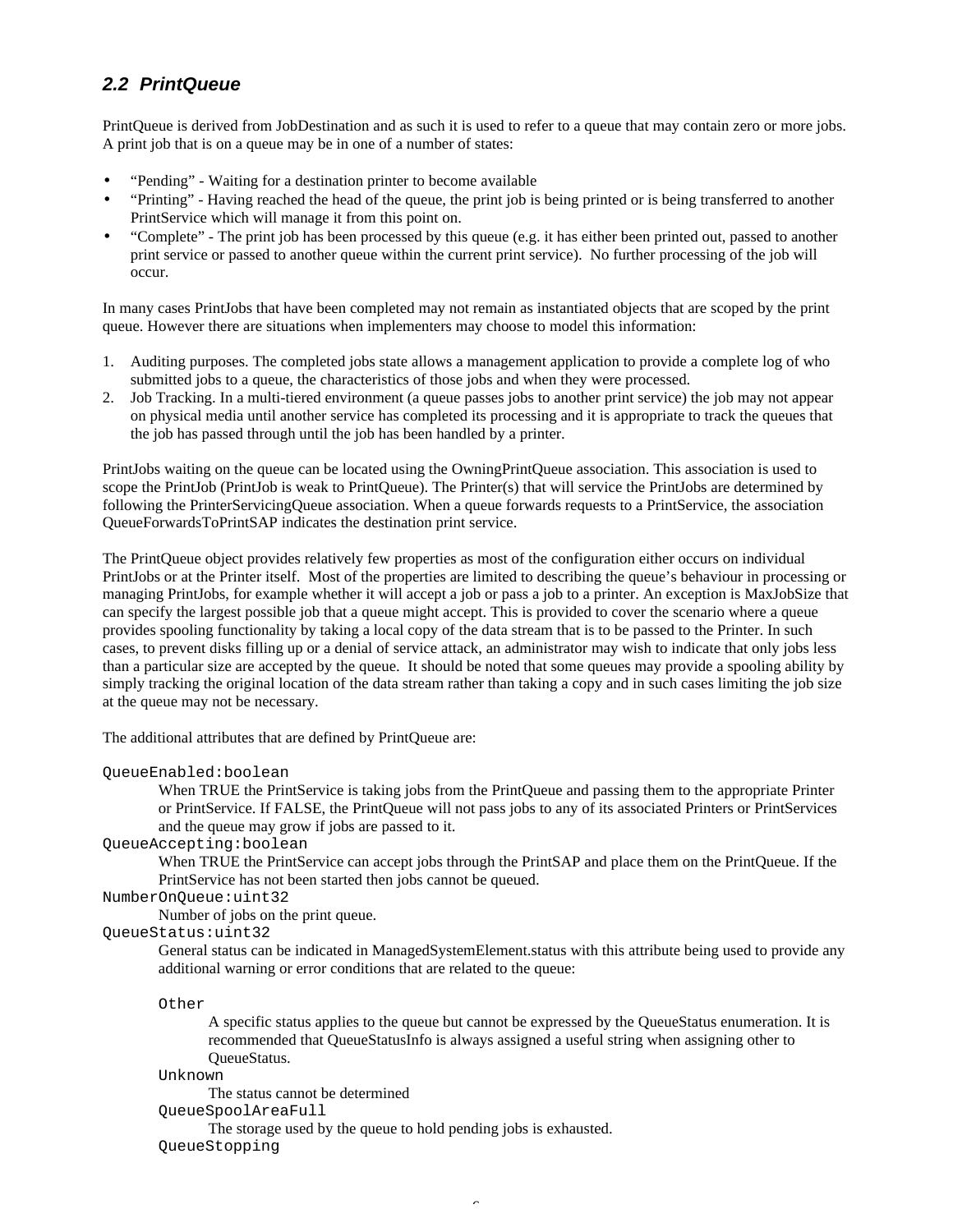The value "QueueStopping" may be assigned if the queue is soon to be stopped but for the moment is continuing to accept and process requests.

QueueStatusInfo: string

Additional information to describe the current status of the print queue.

MaxJobSize: uint32

Specifies the largest size of job that may be submitted to the queue. A value of zero indicates unlimited. In the future additional policies may be used to control the size of job that can be submitted by an entity to the queue. JobPriorityDefault: uint32

Specifies the default priority that will be assigned to a job that is added to the queue when no other priority is specified.

```
JobPriorityHigh: uint32
```
Specifies the numeric value that is assigned to jobs of the highest priority (most important). It should be noted that it is reasonable to instantiate a queue where the JobPriorityHigh is numerically less than JobPriorityLow as this indicates that higher priority jobs are represented by lower numeric values. If JobPriorityHigh and JobPriorityLow are assigned to zero then it can be assumed the print queue does not support job prioritization.

```
JobPriorityLow: uint32
```
Specifies the numeric value that is assigned to jobs of the lowest priority (least important). When JobPriorityLow is assigned a value less than JobPriorityHigh then jobs with higher numeric values for priority will take precedence. If JobPriorityLow is greater than JobPriorityHigh it indicates that numerically lower values are used to represent higher priority jobs. When both JobPriorityHigh and JobPriorityLow are assigned to zero, the queue does not support priorization.

AvailableJobSheets : string[]

Describes the job sheets that are supported by all the printers that this queue can access or the subset of jobsheets that the administrator allows users to select for printers accessible through the owning queue. PrintJobs reference this information by specifying the relevant string values.

## *2.2.1 Futures*

In the future, policies will be added to specify how jobs are removed from the queue (e.g. scheduling policies).

## *2.3 PrintJob*

PrintJob describes the manageable properties and characteristics of a job that is destined for a Printer. The PrintJob does not represent or contain the data stream that describes what should be rendered to the printer but that information can be shown through the use of the PrintJobFile association.

Most of the properties of the PrintJob are a subset of those defined for Printer since each PrintJob needs to show the requirements it has of a Printer if the data stream is to be rendered. The rationale for including such attributes is not because the CIM representation is intended for use by a print subsystem (e.g. the print subsystem uses the information to match jobs to printers) but rather administrators have need for this information:

- A PrintJob may not progress from a PrintQueue to a Printer because a user has specified a set of requirements that cannot be met by any of the available printers.
- Monitoring the types of job being submitted looking for misuse (large jobs, high use of a color printer,etc).

The owner of a PrintJob is described using the Owner property in Job and implementers should make best efforts to ensure that the information is an accurate description of the originating user. However there may be cases where a second queue-to-queue transfer is performed by a system daemon and often such jobs will be identified on the target queue by the print service as being owned by the printer subsystem and not the originating owner.

Print jobs are scoped by the queue (see the association OwningPrintQueue). The rationale for this is that even in a scenario where a print job is moved from one queue to another, this action is often closer to deleting the original print job and submitting a new job for the second queue than simply moving the entire job. The identity of the job as far as the second queue is concerned is, or may be, different to the original identity given to the job. In order to satisfy the need for identifying jobs when they move from queue to queue, the JobOrigination attribute may be assigned a string value that identifies the entity which first created (or submitted) the PrintJob.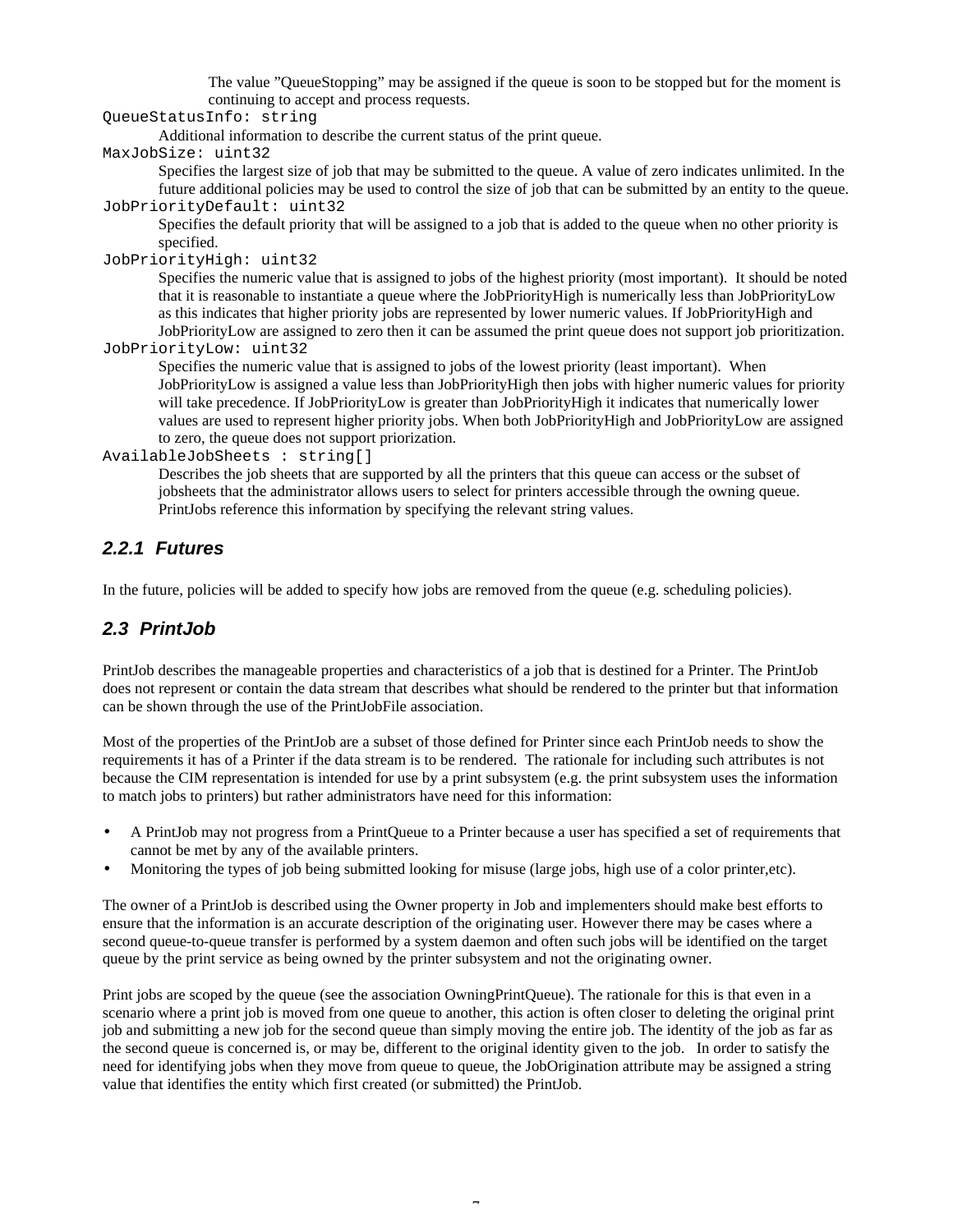PrintJob is derived from Job and adds the properties:

SystemCreationClassName

Acts as one of the keys for the Job. This is required because the OwningPrintQueue association makes PrintJob weak to PrintQueue that is derived from JobDestination which in turn is weak to System.

SystemName

Acts a one of the keys for the job. See SystemCreationClassName.

QueueCreationClassName

Acts as one of the keys for the Job. This is required because the OwningPrintQueue association makes PrintJob weak to PrintQueue that is derived from JobDestination which has CreationClassName as a key.

#### QueueName

Acts a one of the keys for the job. See QueueCreationClassName.

Jobid: string

Uniquely identifies the Job on the queue.

SchedulingInformation : string[]

Provides further qualifications on when the Job should be submitted to the output device being used by the PrintQueue. An example might specify the job should only be printed at night.

Jobsize: uint32

The size of the job (in Kbytes).

```
Language:uint16
```
The page description language used by the print job.

MimeTypes:string [ ]

The mime types used by the job.

RequiredPaperType: string

Specifies the paper requirements that this job will have.

Finishing: uint16 [ ]

This specifies how the document should be finished and the requirements it has on the printer. The values it provides map onto the Capabilities provided by a printer. For CIM 2.1 these were defined as:

```
{"Unknown", "Other", "Color Printing",
"Duplex Printing", "Copies", "Collation", "Stapling",
"Transparency Printing"},
```
"Copies" may be specified in Finishing but an instance of a PrintJob that requires multiple copies being created on the output device should set the Copies property appropriately.

A number of additional Finishings/Capabilities will be added which are discussed in section 2.1.

#### Copies : uint32 Number of copies to print.

HorizontalResolution : uint32

Jobs required horizontal resolution in Pixels per Inch.

```
VerticalResolution : uint32
```
Jobs required vertical resolution in Pixels per Inch.

```
Charset : string
```
Identifies the character set and encoding method for any textual strings used in the management of this job. Strings specified in this property should conform to the semantics and syntax specified by RFC 2046 and contained in the IANA character-set Registry. Examples include "utf-8", "iso-8859-1".

```
NaturalLanguage : string
```
Identifies the language for any textual strings used in the management of this job. The values for strings contained in these strings are specified by RFC 1766. Examples include "en" for English and "de" for German.

```
NumberUp: uint32
```
The requested number of print-stream pages that the printer can render on a single side of medium.

```
JobStatus : string
```
This is inherited from Job but overridden because for PrintJob it is used to provide additional information beyond what its already covered by PrintJobStatus.

## PrintJobStatus : uint16

Indicates the current status of this job with respect to the queue and printer. Values are:

{"Other", "Unknown", "Pending", "Blocked", "Complete", "Printing" }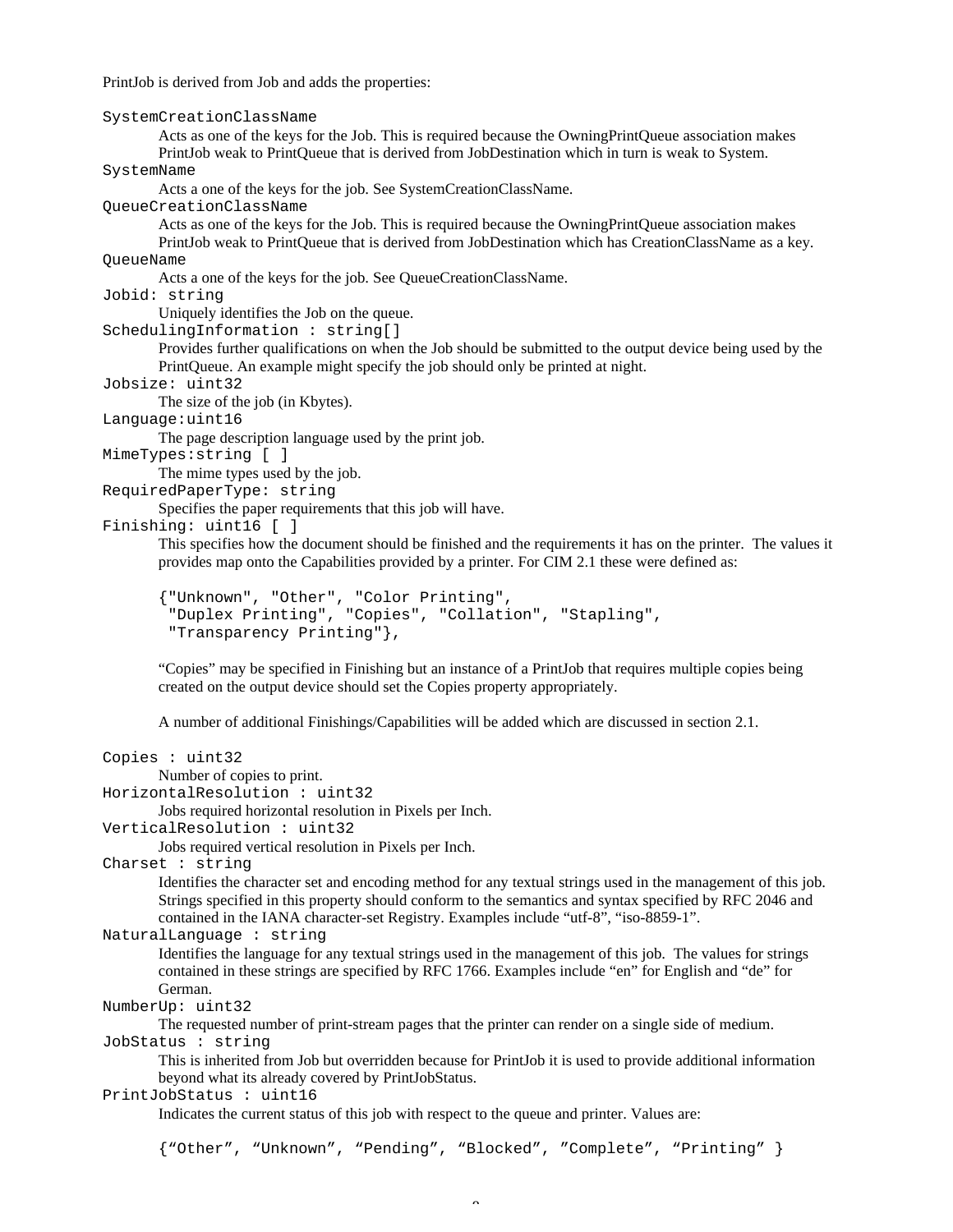In general jobs will normally be marked as "Pending" which indicates that they will be processed by the PrintService and output onto the media. A job which is marked as "Blocked" will not be processed and a Job marked as "Complete" has been printed. Jobs which are currently being processed by the print service and submitted to either printer or other destination should be marked "Printing". If "Other" is assigned the JobStatus property should provide an appropriate description.

```
TimeCompleted : datetime
```
The time at which the job was completed. There is no requirement for a job to remain on the queue once it has been processed but if the job does remain on the queue this property can be set appropriately. For jobs that are not in the "Complete" state this property has no meaning.

```
RequiredJobSheets : string[]
```
Describes the job sheets that this job requires. Both print queues and printers provide a AvailableJobSheets property that describes the job sheets that are available via that queue or printer.

JobOriginator : string

Indicates where the job was originally created. Printer service and protocol implementations that allow the identity of a print job to be tracked as it is passed from entity to entity can use this string to make that identification visible through the model (an example of the information that would be provided here could include the originating user, the queue the job was first submitted to and the name of the system that managed that queue).

## *2.3.1 Futures*

In the future, additional policies will be supported to specify what should happen when a print job completes or when an error condition arises. A decision not to add simple string based actions for the CIM v2.2 model was taken so that no compatibility problems will arise in the future.

## *2.4 PrintService*

The PrintService repeats many of the properties listed for Printer but acts to provide a union of these key attribute values for all of the printers currently (or potentially) accessible through that service. The basis for providing such attributes is informational. A systems administrator or user should be able to locate a print service that provides particular set of needed capabilities without necessarily understanding the relationships between PrintService, PrintQueue and Printer. Furthermore it allows the administrator to effectively limit the visibility of the functionality that may be provided by one or more components that "implement" the overall print service. For example, a printer may provide both PCL and Postscript support but in a particular installation an administrator may wish to specify that only a Postscript printing service is available, without modifying the Printer object to state it does not support PCL.

PrintService is derived from Service and adds the following properties:

```
PaperTypesAvailable : string[]
```
The types of paper this print service can potentially render a print job on. This is equivalent to the PaperSizesSupported for the Printer object Values include "Letter", "Legal", "NA-10x13-Envelope", "NA-9x12-Envelope", etc. The values given in the strings should conform to the syntax specified by DPA (ISO19175) and the Printer MIB (RFC 1539).

```
LanguagesSupported : uint16[]
```
An array indicating the print languages natively supported. For example "Mime", "PCL", "HPGL", "PJL", "PS" etc.

If the "Mime" type is is set then the MimeTypesSupported property should describe which mime types the printer will support. Both mime and regular PDLs may be specified.

MimeTypesSupported: string []

If "Mime" is set in LanguagesSupport, then the values in this property specify the mime types that this print service can accept.

Capabilities: uint16[]

This specifies the types of finishing that are available for documents submitted to this PrintService. This property generally acts as a union of all the Capabilities properties for the Printer objects that can be accessed through the PrintService. Values include "Color Printing", "Cover", "Landscape", etc.

CapabilityDescriptions: string []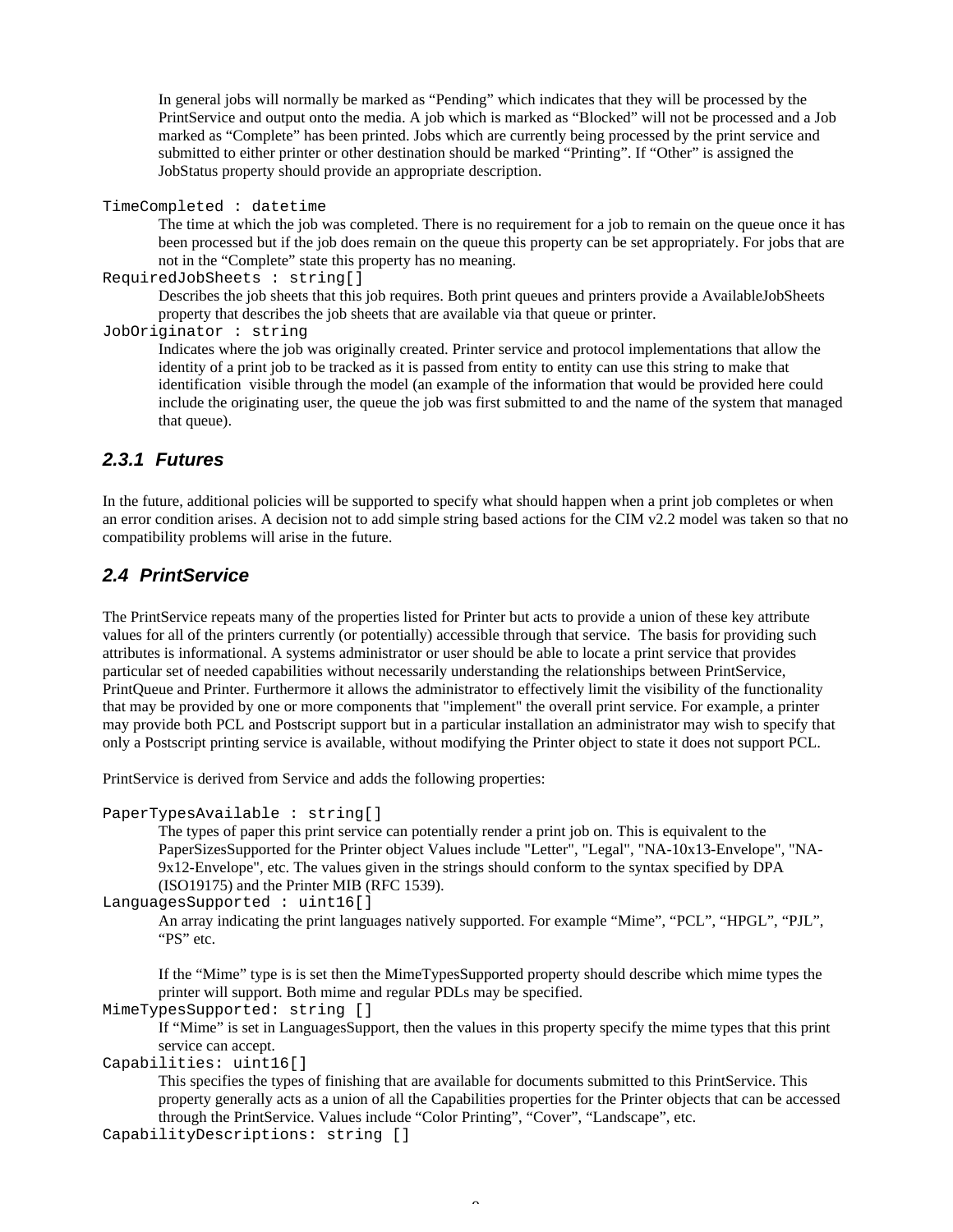An array of strings providing more detailed explanations for any of the Printer features indicated in the Capabilities array. Each entry of this array is related to the entry in the Capabilities array that is located at the same index.

AvailableFilters: string[]

Describes the filters that are available within this PrintService. For example if the PrintService has the ability to convert Postscript jobs into PCL then the filter responsible for such conversion could be listed in this property.

When a PrintService is started, the PrintQueues that form part of that service become accessible through the PrintSAP. However, depending on the state of that queue, it may not be possible to submit a job to a printer. A queue must be marked as accepting jobs (QueueAccepting) and, for the output to be printed, marked as enabled (QueueEnabled). This distinction is necessary because starting the print service is equivalent to starting an lp daemon (or equivalent system process) rather than providing more granular control.

The StartMode property in Service can be used to specify whether the PrintService should start each time a system is booted.

## *2.5 PrintSAP*

The PrintSAP describes how the print services can be reached and the management for that access.

PrintSAP is derived from SAP and adds the following properties:

```
PrintProtocol : uint16[]
```
Specifies the print protocols that are supported by this access point.

Values {"Other", "SMB", "BSD", "SYSV", "HPNP", "IPP", "LOCAL"}

A value of local indicates that the service can only be accessed locally (no networked capability).

PrintProtocolInfo : string []

Provides additional information to describe the print protocol that is supported by this access point. In the case of "Other" this string must be used to specify what the protocol is.

In a future version of the model more properties will appear here to provide integration with ProtocolEndpoint.

# **3. Summary Of Associations**

## *3.1 QueueForPrintService*

The QueueForPrintService association allows a PrintService to be associated with a PrintQueue.

The association covers the scenario where a system has multiple print services supporting multiple print queues, and there is a need to describe a mapping between print services and queues. Such scenarios are rare but they do arise, for example a system might support both IPP and Windows printing through distinct services which are independent of one another (e.g. can be started or stopped without effecting other print services).

This is a many-to-many association so that multiple queues can be used by multiple print services and the association need not be instantiated in the situation where a system only provides a single print service.

The property QueueAcceptingFromService indicates whether the print service is able to place jobs on the queue.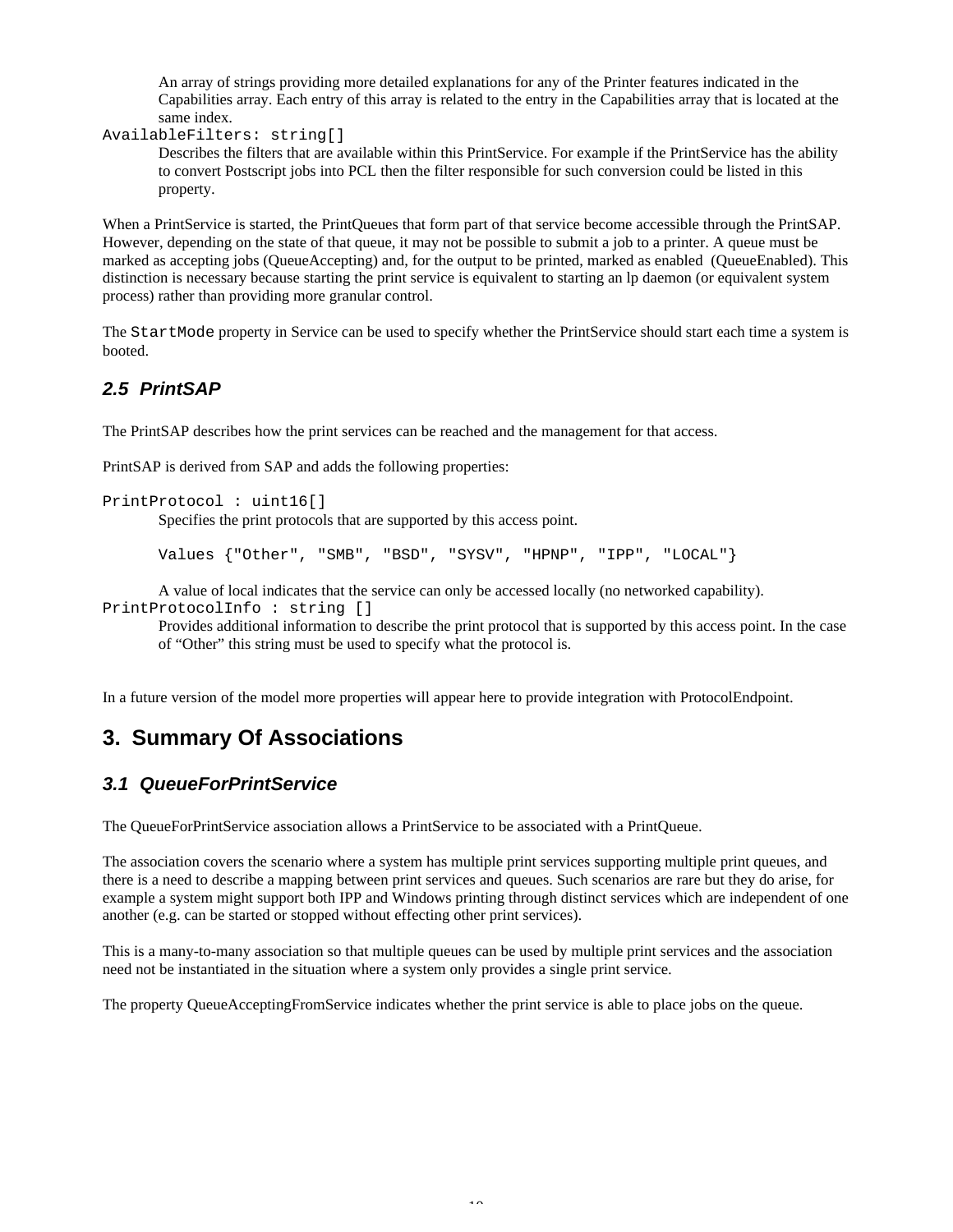## *3.2 PrinterServicingQueue*

The PrinterServicingQueue shows the Printer devices that will be possible destinations for a PrintJob that is placed onto the associated PrintQueue. A single PrintQueue can be serviced by multiple printers. The precise Printer that is selected for a particular PrintJob is implementation specific. There are several scenarios where a Queue may have multiple Printers associated with it. For example:

- A PrintQueue implementation may attempt to load balance across a number of available printers.
- The PrintQueue may select the destination printer on the basis of its capabilities and the PrintJob requirements (e.g. there is a common queue or spooler for a number of printers).

A single printer may be passed jobs from multiple queues. An example of such a situation arises with networked printers or a printer where serial and parallel connectors are to different systems.

The model does not currently attempt to represent how a printer might be selected for a job on a particular queue. A simple action based mechanism would be insufficient because the job may be directed to a printer on the basis of a number of conditions such as job size, job requirements, the owner and even time of day. In the future a policy might be provided for this purpose.

## *3.3 QueueForwardsToPrintSAP*

In general a PrintJob is taken off a PrintQueue and passed to a Printer for processing and output. In transferring the job from the queue to the printer, zero or more filters may be run over the job converting it from one PDL to another or in some other way transcribing the print instructions from one form to another.

On some systems it is possible for a system administrator to configure a print queue that instead of passing jobs to a printer passes jobs to another print queue. This can be represented in the model because it provides useful management information.

However, even in a multi-queued environment it may not always be necessary to use the QueueForwardsToPrintSAP association. It may be possible to roll a number of print queues, as they are managed by the PrintService $(s)$ , into a single logical PrintQueue. If there is no need to individually represent the functionality provided by each queue and the print service makes the combination of the queues appear as one, then a single PrintQueue object will be sufficient.

In general every PrintQueue object should be associated with either a Printer (using the PrinterServicingQueue association) or to a PrintSAP (using PrintSAPServicingQueue). A PrintQueue with neither of these associations implies a queue that would be able to accept jobs but has no destination assigned for those jobs.

# *3.4 HostedJobDestination*

This is used to associate a PrintQueue (inheriting from JobDestination) with a System. It identifies the entity where the PrintQueue resides and allows navigation (using HostedAccessPoint) between the PrintSAP, the PrintQueue and its related PrintJobs. It should be noted that the "owning" PrintService for the PrintQueue cannot be identified through the HostedService association as a system may have multiple PrintService instances providing multiple PrintQueue instances. The PrintService should be determined by traversing the QueueForPrintService association which will correctly identify the PrintService that "owns" a PrintQueue.

# *3.5 OwningPrintQueue*

OwningPrintQueue identifies the PrintQueue instance with which a PrintJob is associated. A particular instance of a PrintJob may only reside on a single PrintQueue. A print job only has an identity within its owning queue so this association is used to make PrintJob weak to PrintQueue. The QueuePosition property indicates the location of the job on the queue where a value of one indicates that the job is at the top of the queue and higher integer values indicate jobs further from the head of the queue. A value of zero indicates that the job is complete.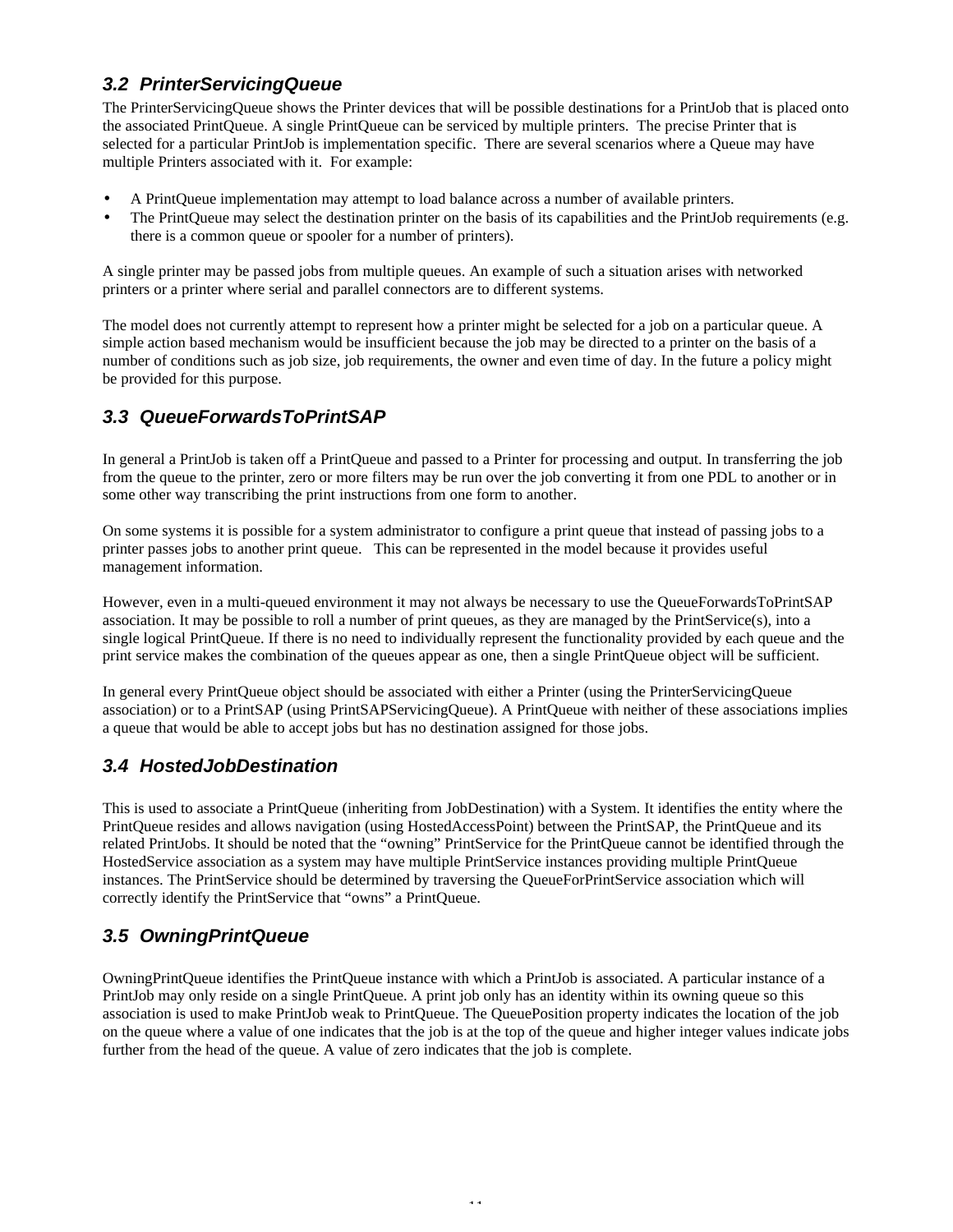## *3.6 PrinterServicingJob*

The PrinterServicingJob association shows the Printer device that has been assigned to process a particular job.

This association may be instantiated by a PrintService at the time of a job being submitted if the printer can be determined. However it may not be possible to determine the printer until the job has reached the top of the queue and is processed therefore it is not possible to assume this association will always be made. It is, however, recommended that the association is made for any job on the queue that has a PrintJobStatus of "Complete" as this can then be used to determine to which printer the job was sent. A job with PrintJobStatus of "Printing" should also generally indicate which printer is being used, though if the job is being submitted to another print service the association may not be made.

## *3.7 PrintJobFile*

The PrintJobFile association shows the files that are either the source of the print request or hold the spool information associated with a PrintJob.

# **4. Rationale**

This section contains brief explanations that describe some of the discussions and decisions made in developing this model.

## *4.1 Representing Networked Printers*

The term 'networked printer' is used within this paper to indicate a printer that is connected directly to the network. This concept is distinguished from a printer that has a direct connection (such as a parallel or serial connection) to a ComputerSystem (where the owning ComputerSystem provides the networked access point for that printer). The decision to differentiate between these two scenarios was taken on the basis that a stand-alone networked printer should be identifiable within the model. Sub-classing from ComputerSystem to produce a new PrinterSystem was considered. But, no specific attributes could be identified for this PrinterSystem subclass. Therefore, a "dedicated" property was added to ComputerSystem to identify a "networked printer".

## *4.2 Duplication of properties*

Many of the properties related to printer capabilities are duplicated in multiple objects. This arises because:

- A Printer needs to state what it can support and what it is currently set to.
- A PrintJob must specify the requirements it has when its data stream is rendered.
- PrintQueues may need to provide further restrictions, for example on the size of job.
- A PrintService may wish to "advertise" certain capabilities.

An attempt was made to provide a single object class that provided such properties and could be referenced by other objects. The object was known as a PrintContext. As well as providing an attribute grouping for printer characteristics, several associations allowed primitive exclusions to be specified, for example an A4 paper setting excludes an A3 paper setting. However, it proved impossible to ensure there was sufficient flexibility in such exclusions (e.g. it may be possible to have any 2 of 3 paper settings). The use of PrintContext was also likely to lead an instance explosion.

Given the Printer object itself has a number of "supports" type properties it seems that this type of information should simply be reflected in the relevant properties (e.g. pdl is the same). This is the same approach as IPP takes where job template attributes specify values for a job, and their equivalent default and supported values are specified in the printer.

## *4.3 Relationship to system utilities and services*

A command such as the UNIX lp is a point of access to a print service and is represented through an appropriate instantiation of a PrintSAP. A service or daemon that provides the functionality that manages a print subsystem is not directly represented in the model as it is the "physical" or real-world entity that implements the PrintService. It is the PrintService that is manageable not necessarily the daemon itself.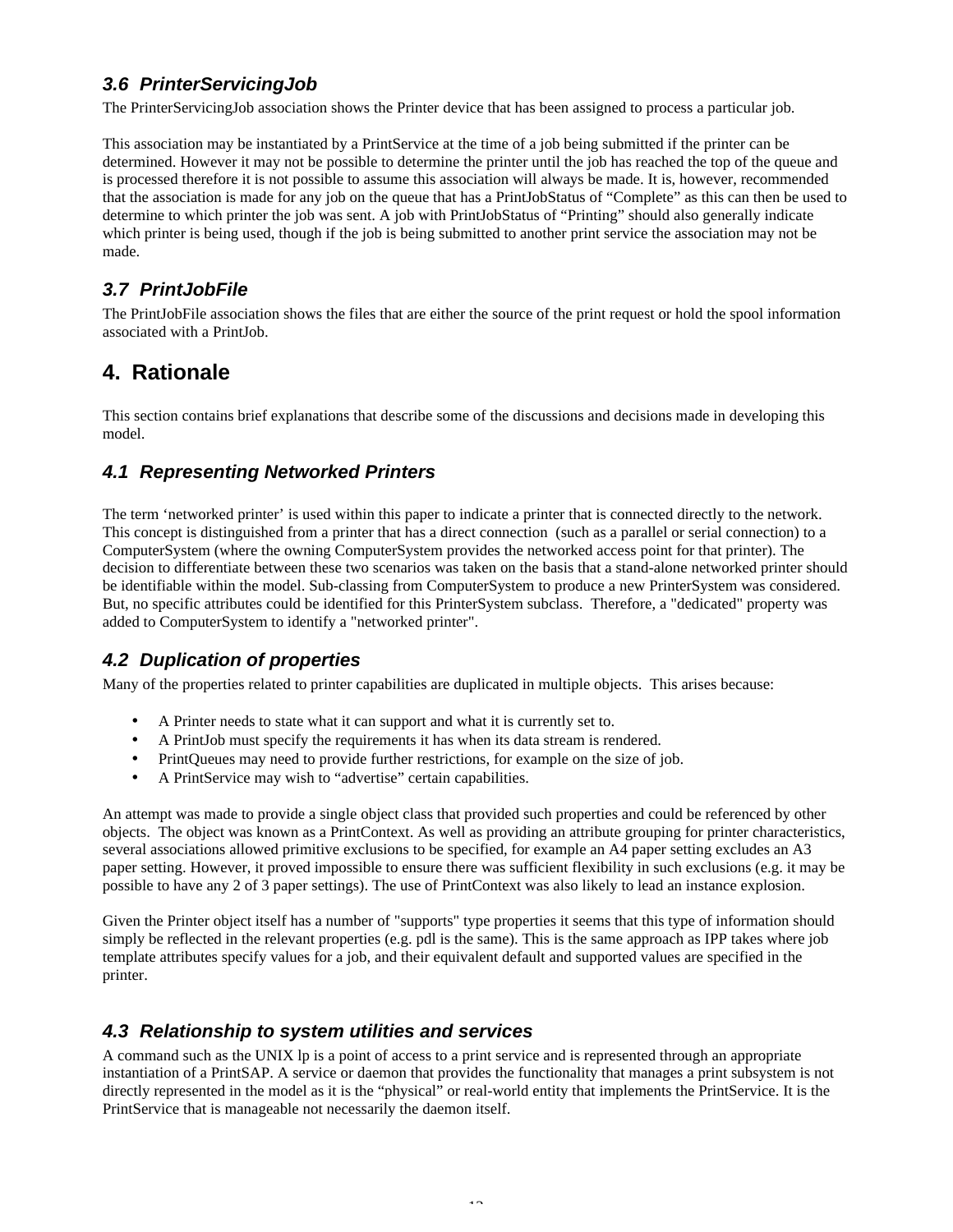## *4.4 PrintJob weak to PrintQueue*

Making PrintJob weak to PrintQueue means that if a job is moved from queue to queue it must be re-instantiated because its keys will change. Implementationally this may be seen as adding overhead but from a modelling perspective it would not be appropriate to give PrintJob an identity at the enterprise level as print jobs are not enterprise objects. This implies that a PrintJob must be weak to something and given a queue acts as a "container" for print jobs it is a useful place to propagate keys from.

Other implementation problems could have arisen if the model had called for PrintJobs to retain their identity as they move from one system or object to another. In a number of real world print implementations, moving a job from one system to another (or even another queue) requires the job to take on a new identity and it may not be possible to track the previous identities of that job. Therefore for a number of the existing print protocols instantiating a PrintJob that has a lifetime identity regardless of its change in state, would be a barrier to using the CIM model unless extensions to the protocols were implement such that the initial PrintJob object could be identified.

For print protocols where such information can be tracked the JobOriginator property can be used to indicate where and how the job was originated.

## **5. IPP**

This section describes the mappings that exist between the CIM model and IPP.

## *5.1 Printer*

#### printer-uri-supported

Presently a printer is identified within the CIM model by the weak SystemDevice aggregation to System. The system provides sufficient information for identification within the enterprise. This cannot be trivially mapped to a URI which identifies a name space for the interpretation of the location information, but its does ensure a printer can be uniquely identified and represented within the enterprise.

uri-security-supported

#### See printer-uri-supported

printer-name

Can be mapped in a variety of ways depending on the interpretation of printer-name, e.g. the name of the physical printer, the name of the logical device that provides print functionality or the name that is related to the print functionality that a user actually accesses.

#### printer-location

Using the PhysicalElementLocation association from the associated PhysicalElement the applicable Location object can be obtained in which Address will specify the printer's location.

printer-info

Maps to Description in ManagedSystemElement.

printer-more-info

Could be inserted into the Description property, inherited from CIM\_ManagedSystemElement.

printer-driver-installer

Not mapped.

printer-make-and-model

Maps to Manufacturer, Model and SerialNumber in the associated PhysicalElement.

printer-more-info-manufacturer

#### Not mapped.

printer-state

Maps to PrinterStatus. An additional state has been added beyond those provided in CIM 2.1 to provide for the stopped state. The additional states that are specified by IPP may require the use of either DetectedErrorState or ErrorInformation to provide additional qualification.

## printer-state-reasons

Maps to ErrorInformation.

printer-state-message

Maps to ErrorInformation.

operations-supported

No direct mapping in the Printer object. Many of the operations referred to by operations-supported are provided by the PrintService.

charset-configured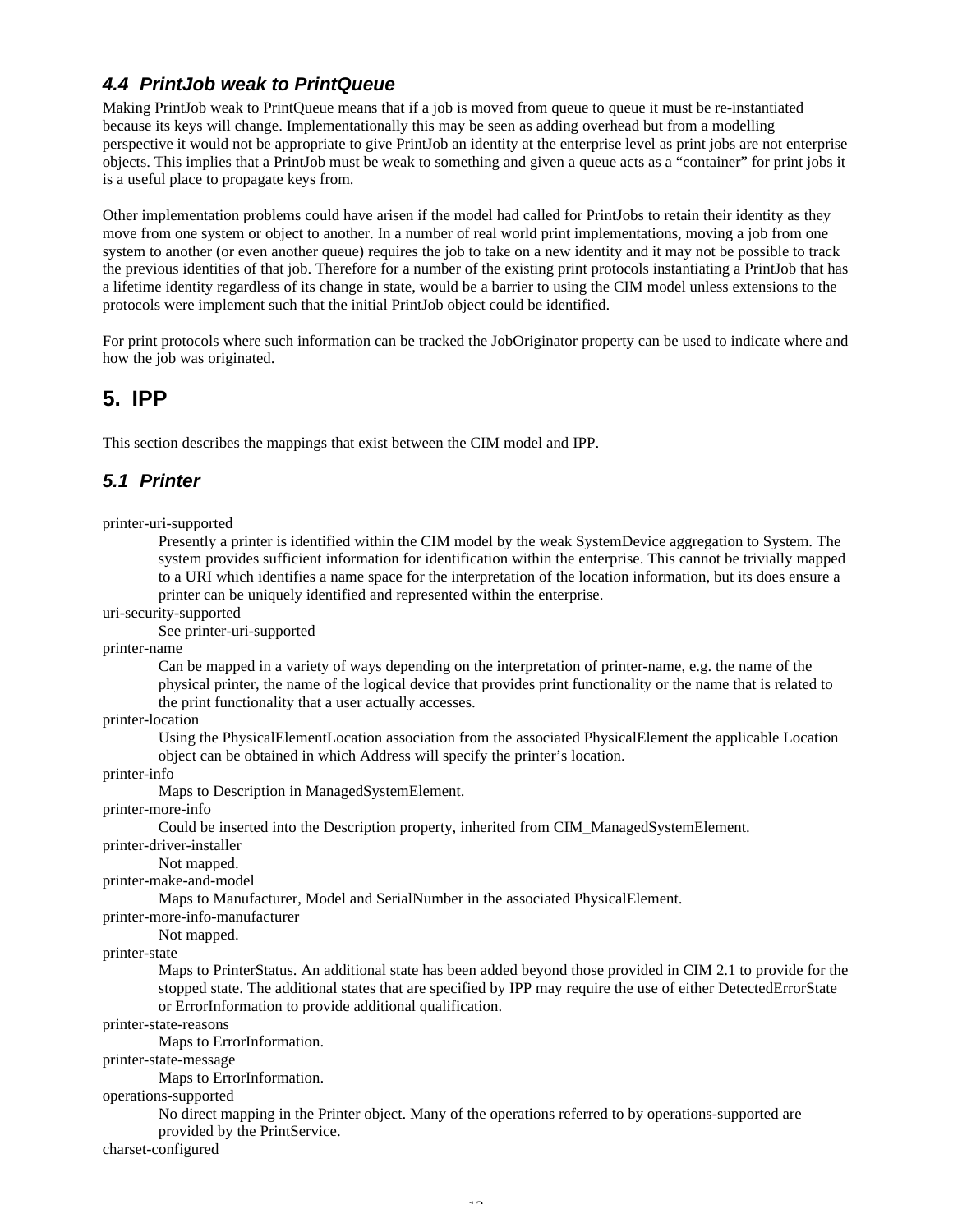Maps to CurrentCharSet. charset-supported Maps to CharSetsSupported. natural-language-configured Maps to CurrentNaturalLanguage. generated-natural-language-supported Maps to NaturalLanguageSupported. document-format-default Maps to DefaultMimeType with DefaultLanguage including "Mime" document-format-supported Maps to MimeTypesSupported with LanguagesSupported including "Mime" printer-is-accepting-jobs This does not map directly to the CIM Printer object instead the information is available from PrintQueue (see section 5.2 ) queued-job-count This does not map directly to the CIM Printer object instead the information is available from PrintQueue (see section 5.2 ) printer-message-from-operator Not mapped. color-supported CIM represents color support by the "Color Printing" value for Capabilities. reference-uri-schemes-supported Not currently supported. pdl-override-supported Not currently mapped. printer-up-time Can be derived using TimeOfLastReset. printer-current-time Not directly mapped. From the CIM perspective, a Printer is a device that is a part of a System. Either the printer is directly connected to a ComputerSystem or is aggregated into a "dedicated" ComputerSystem that contains little more than the Printer Device. In either case, the System has an OS and a LocalDateTime property. multiple-operation-time-out Not currently mapped. compression-supported Not mapped. Currently there are two places where this could be provided. The PrintSAP could advertise that the print service can be accessed using a compressed data stream that describes the overall print job. The Printer could also specify that it accepts a compressed stream between it and its host. job-k-octets-supported Maps to MaxSizeSupported. job-impressions-supported Not currently mapped. job-media-sheets-supported Not currently mapped. job-sheets-default Not currently mapped. multiple-document-handling-default Not currently mapped. copies-default Maps to DefaultCopies. finishings-default Maps to selected values of DefaultCapabilities. sides-default Maps to selected values of DefaultCapabilities. number-up-default Maps to DefaultNumberUp. orientation-requested-default Maps to selected values of DefaultCapabilities. media-default Maps to DefaultPaperType.

14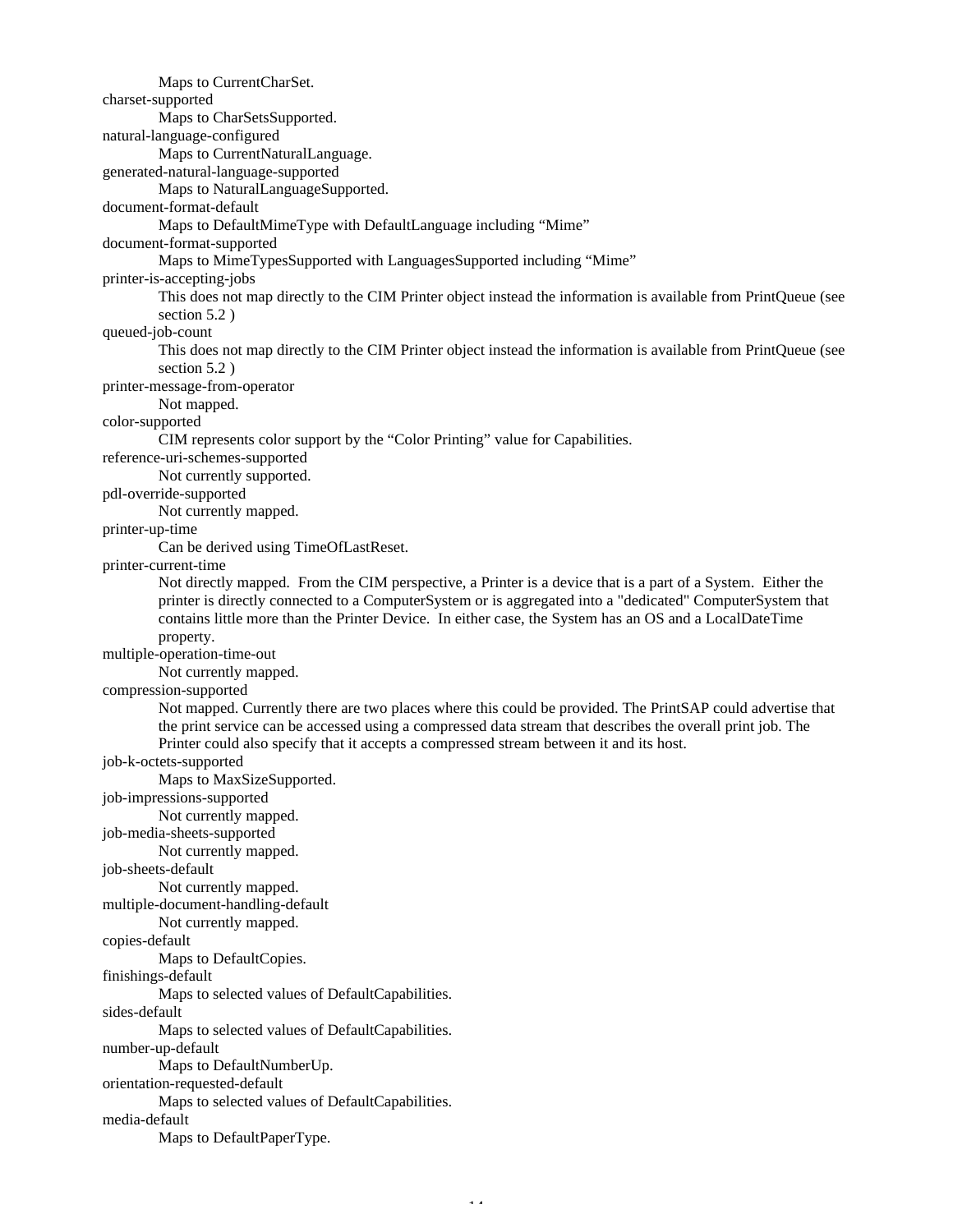printer-resolution-default Not currently mapped. HorizontalResolution and VerticalResolution only refer to current values. print-quality-default Maps to selected values of DefaultCapabilities. job-sheets-supported Not currently supported. multiple-document-handling-supported Not currently supported copies-supported Maps to MaxCopies. finishings-supported Maps to selected values of Capabilities. page-ranges-supported Not currently supported. sides-supported Maps to selected values of Capabilities. number-up-supported Maps to MaxNumberUp. orientation-requested-supported Maps to selected values of Capabilities. media-supported Maps to selected values of PaperSizesSupported/PaperTypesSupported. media-ready Maps to PaperTypesAvailable. printer-resolution-supported Not currently supported. print-quality-supported Maps to selected values of Capabilities.

## *5.2 Print Queue*

IPP does not provide for a direct representation of a print queue but some of the Printer Description Attributes defined by IPP overlay with the functionality that is modelled with the CIM PrintQueue. In many cases the Printer "abstraction" used by IPP is a union of the PrintQueue and Printer abstractions in the CIM model. This can give rise to information being factored in a different manner because essentially IPP views a Printer and its related services as an atomic object.

printer-name

With the PrintQueue and Printer objects, different names can be assigned to each of these entities. For IPP printer-name is assigned an end-user friendly value to assist in its identification and as noted above this name represents the combined total of both a (possible) queue and the printing device. In general, printer-name is best mapped by the Name property in PrintQueue (inherited from JobDestination) as users will normally access a printer by naming the appropriate print queue. Although the Name property does not uniquely identify a PrintQueue within an enterprise, in many cases it will be used in such a way that it does appear to uniquely identify a queue and related Printer. For example an enterprise may have multiple instances of a PrintQueue with the same name across various systems but to a user on any one of those systems it looks as if there is a single point of access to a particular printer reached through that queue.

printer-is-accepting-jobs

In the CIM model printer-is-accepting-jobs is, in general, equivalent to performing a logical AND between QueueEnabled and QueueAccepting as a job can only reach the printer through the PrintService if both of these properties are TRUE. It should be noted that a networked printer might be unable to distinguish between accepting and the enabling of a queue. As specified by IPP the processing of the queue is independent of the printer's current state, e.g. the printer may have a paper jam but yet the queue will still have QueueEnabled set as TRUE.

queued-job-count

Equivalent to NumberOnQueue when the PrintQueue is associated with a single Printer Object. If the PrintQueue is supporting multiple printers then it is not possible to determine outstanding jobs for a particular printer. If a printer has a number of supplier queues, it is also not possible to fetch the number of outstanding jobs.

printer-state-reasons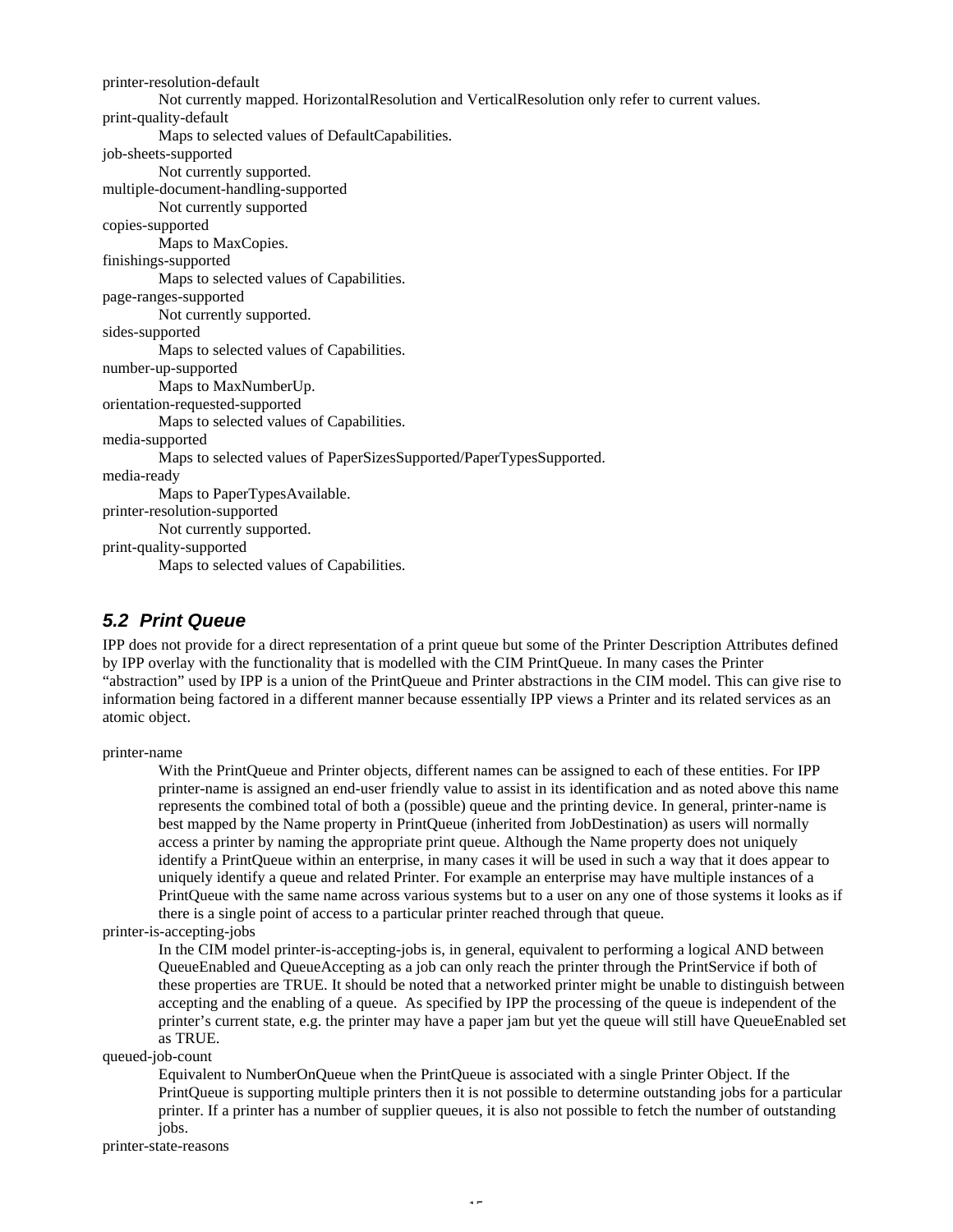In general, the values of this attribute are only appropriate to the Printer. However spool-area-full is queue related and may be represented by assigning QueueSpoolFull to QueueStatus.

#### job-k-octets-supported

The maximum size of job could be specified at the printer level, the print service level or the queue level (or any combination). Given a queue may require spool space to store the jobs that are waiting for a particular printer and that an administrator may wish to limit some queues to relatively short jobs, the MaxJobSize property is provided on the PrintQueue object. job-k-octets-supported maps onto this property though a printer may also act to limit the maximum size of a job.

job-impressions-supported

Not mapped.

job-media-sheets-supported

Not mapped.

## job-priority-supported

This can be derived from JobPriorityHigh and JobPriorityLow. If both properties are assigned to zero then the PrintQueue does not support prioritization.

job-hold-until-supported

Not currently supported. This may be added as part of the support for policies in a future version of the printer model.

job-priority-default

Maps to JobPriorityDefault.

job-hold-until-default

Not currently supported. This may be added as part of the support for policies in a future version of the printer model.

## *5.3 Print Job*

#### job-priority

Maps onto priority in PrintJob (which is inherited from Job). The CIM implementation does not limit priorities to the range 0-100 but rather allows the valid range to be expressed on a per queue basis.

job-hold-until

The SchedulingInformation property may be used to provide equivalent descriptions to those specified by IPP such as 'no-hold', 'day-time' and 'night'.

job-sheets

In IPP this defines job start and end sheets for the job (none, standard or user defined extras). In the CIM representation this is specified with RequiredJobSheets.

multiple-document-handling

This is only relevant if a job consists of more than one document. It describes how to collate or manage the different documents (single-document, separate-documents-uncollated-copies, separate-documents-collatedcopies,single-document-new-sheet). The CIM printer model does not distinguish between the different types of print job but it is possible to describe similar properties for the entire PrintJob (e.g. Finishing, Sides, StackingOrder, etc).

copies

Direct mapping to Copies

finishing

Maps onto Finishing.

page-ranges

Currently not supported in the CIM representation. It is assumed that the actual data associated with a PrintJob is self-contained and representative of the image that should be rendered on the output device.

sides

See Finishing.

number-up

Direct mapping to NumberUp.

orientation-requested

Direct mapping to the orientation values in Finishing.

media

Maps onto RequiredPaperType.

printer-resolution

Maps onto HorizontalResolution and VerticalResolution.

print-quality

Maps onto print quality values in Finishing.

job-uri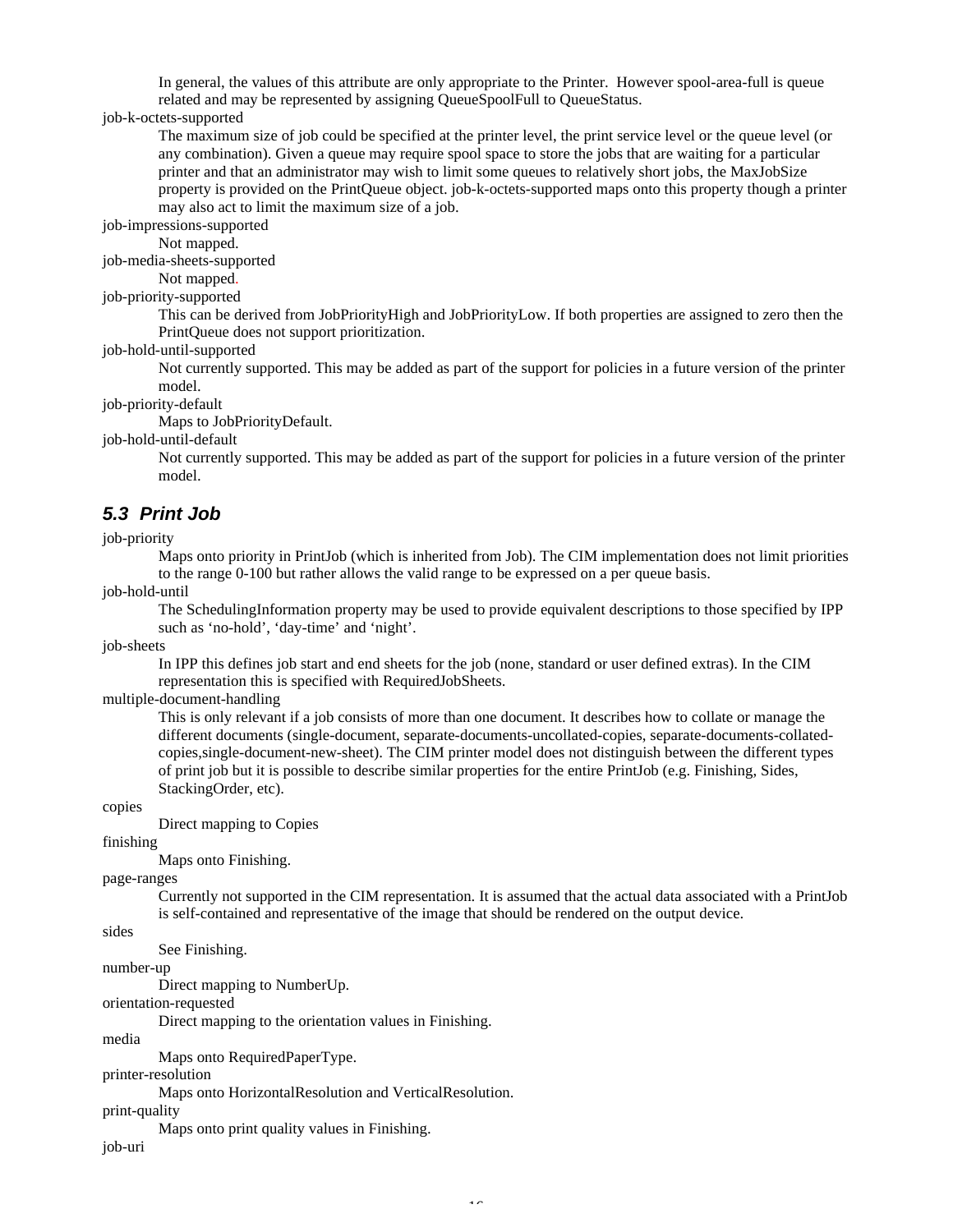No equivalent in CIM.

job-id

## Maps to Jobid.

job-printer-uri

No mapping. IPP specifies that this URI should specify which Printer object created the Job but in the CIM representation it is not mandated that a particular object would create the PrintJob as this is an operational behaviour rather than a management description.

job-more-info

Not currently mapped.

## job-name

The Name inherited from ManagedSystemElement should be used for this purpose.

## job-originating-user-name

Maps to Owner, which is inherited from Job.

#### job-state

Maps to PrintJobStatus and JobStatus (inherited from Job) which is a string that could carry any of values prescribed by IPP.

## job-state-reasons

No mapping at this time. JobStatus could be used to purvey this information.

#### job-state-message

No mapping at this time.

#### number-of-documents

None.

#### output-device-assigned

Maps to the PrinterServicingJob association.

## time-at-creation

Maps to TimeSubmitted inherited from Job.

## time-at-processing

Not mapped.

## time-at-completed

Maps to TimeCompleted, though the CIM representation does not require that finished jobs are instantiated as objects. The persistence of an object for a job need only be the period of time from job creation to the job being taken from the print queue and serviced appropriately.

#### number-of-intervening-jobs

Can be determined using the QueuePosition property on the OwningPrintQueue association which must be instantiated for every print job.

## job-message-from-operator

Not mapped. Such a message would be implemented outside of the CIM representation but the policies that will be support in a future version may provide similar capabilities.

## job-k-octets

Maps to JobSize.

## job-impressions

Not mapped. A PrintJob may be (re)processed or formatted as part of its general processing as it is taken from the queue and therefore this value cannot be determined ahead of the Printer acting on the job.

## job-media-sheets

Not mapped. A PrintJob may be (re)processed or formatted as part of its general processing as it is taken from the queue and therefore this value cannot be determined ahead of the Printer acting on the job.

## job-k-octets-processed

Not mapped.

## job-impressions-completed

Not mapped.

#### job-media-sheets-completed

Not mapped.

## attributes-charset

Maps to Charset.

attributes-natural-language

Maps to NatualLanguage.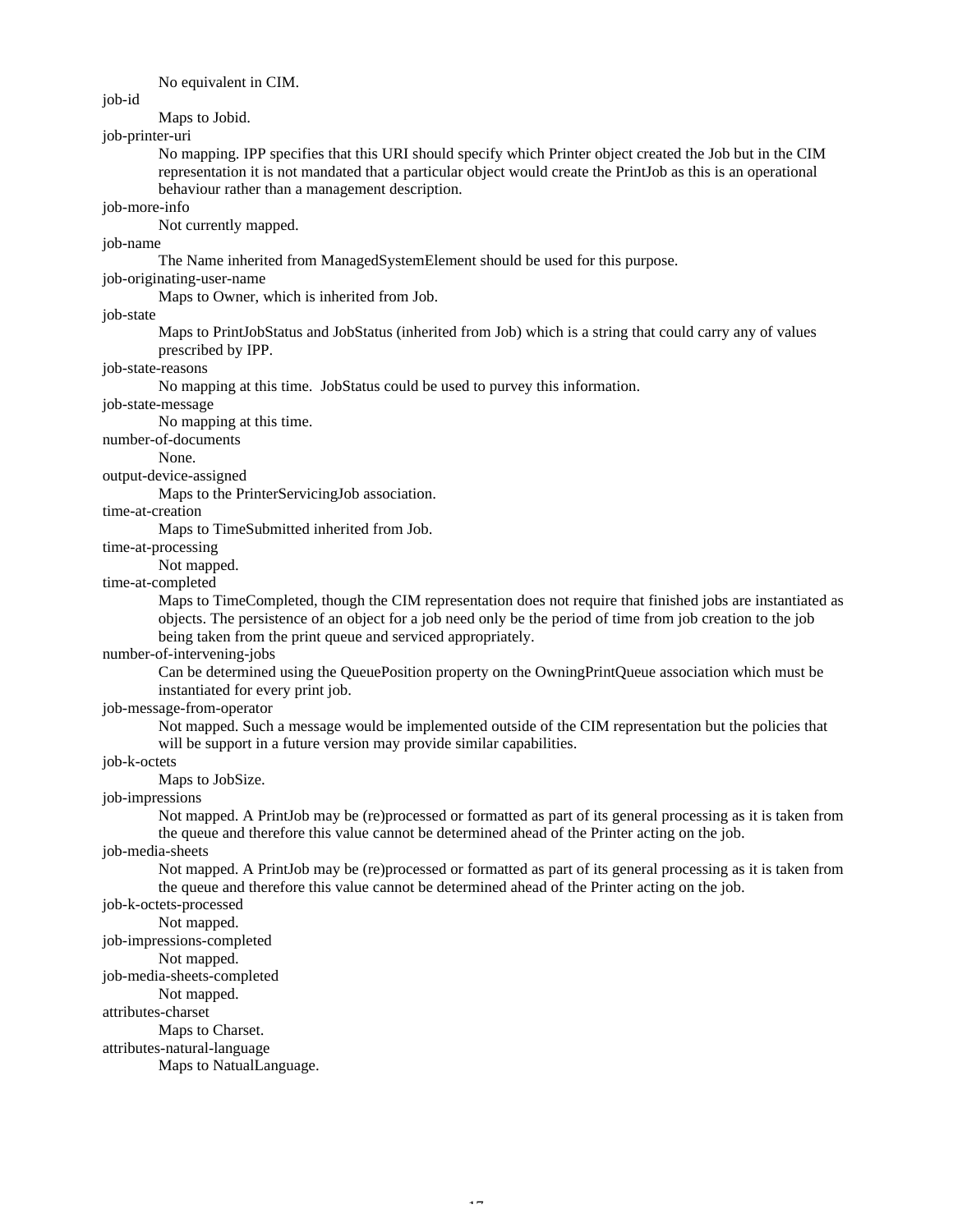## *5.4 PrintSAP*

operations-supported

For IPP this specifies explicit IPP operations that are available (e.g. Print-Job, Get-Jobs). Some of these operations relate to the printer device and others are queue/print service related. Generically the operations that are available are implied by the protocol. Therefore if additional capability information needs to be portrayed on the PrintSAP, a new class should be derived.

# **6. IPP Physical Use Case**

This section provides an example use case for the physical aspects of a printer. The example shown in Figure 2 is not the only way in which the physical components of a printer could be modelled nor should it be viewed as a recommendation for how such objects should be instantiated. In many situations a modeller may wish to provide other objects to provide management software with more physical information or even create new derived classes that provide further refinement to the information that is specific to printer hardware.

The starting point for this physical representation is the Chassis object that represents the enclosure for the printer hardware. This object is also the point at which a link can be made to the logical model considered elsewhere in this whitepaper. Through the use of the Realizes association, the relationship between the Chassis and the Printer (which is derived from LogicalDevice) can be shown. It is also possible to show how the entire print system is packaged by the using the ComputerSystemPackage association.

The total amount of memory that the hardware is physically able to accept is indicated by creating MemoryCapacity objects which are linked to the Chassis using ElementCapacity. In some cases there may be no such instances (e.g. the printer either has no memory). The amount of memory currently installed into the hardware is indicated by creating instances of PhysicalMemory and using the PackagedComponent aggregation. It should be noted that the model allows the precise configurations of physical memory to be expressed, such as which card in which slot is providing that memory.



Figure 2. A sample physical use diagram for printers.